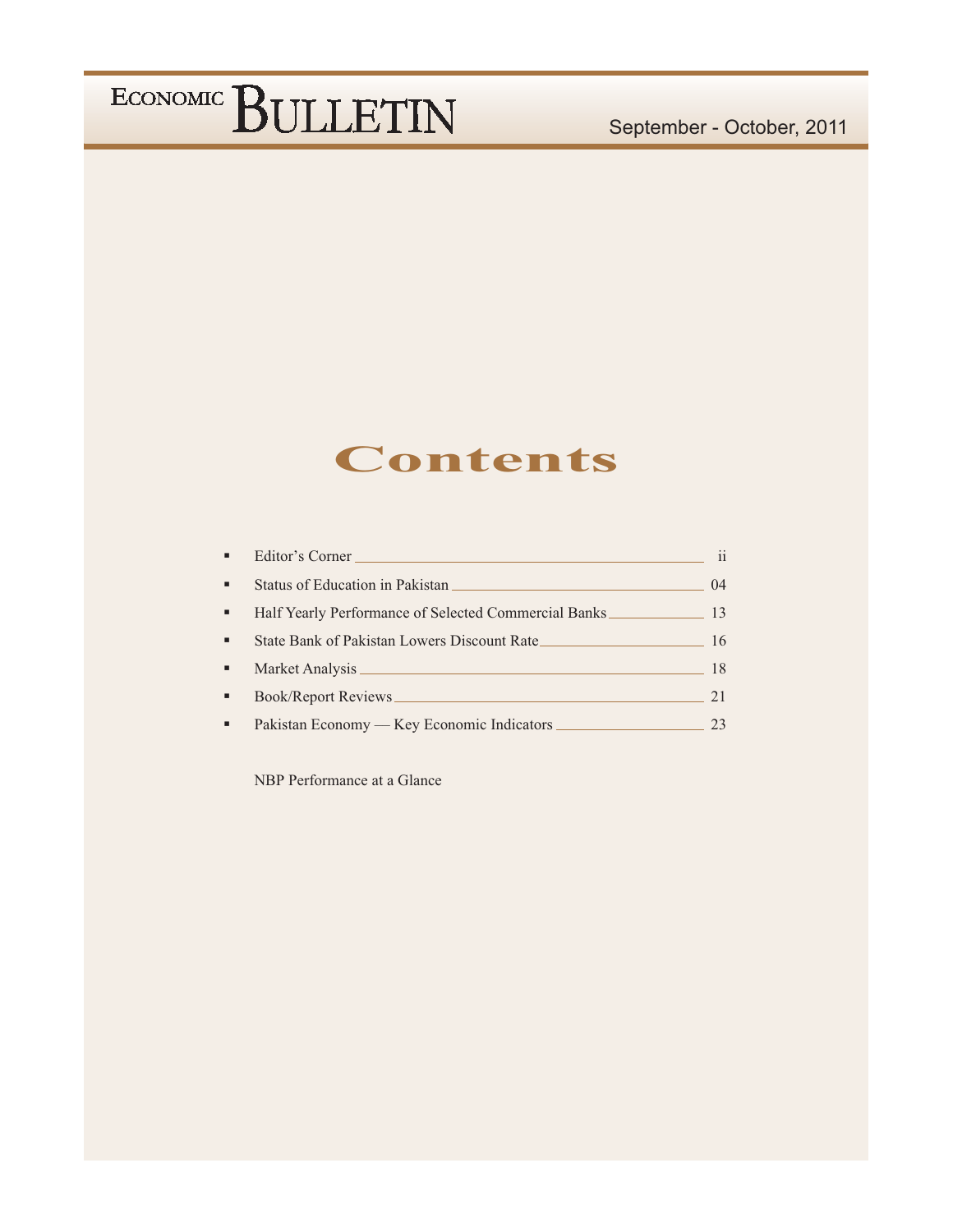### **Editor's Corner**

Dear Readers,

On September 17, 2011 like minded people came together in the financial district of New York, protesting against a number of issues. While their complaints varied, they were united by a general sense of injustice. The demonstrations which have since spread throughout the United States and in cities across the world is aimed to draw attention to social and economic inequality, corporate greed, lack of job opportunities, influence major banks and multinational corporations wield in politics and the role of Wall Street in creating an economic collapse that has caused the greatest recession in generations. The movement drew inspiration by popular uprisings in Egypt and Tunisia.

Income inequality has risen in most countries of the world. The richest one percent of people globally receive nearly 14 percent of global income, while the poorest 20 percent received just over one percent. In many of the OECD countries, the gap between rich and poor has widened over the past two decades. It was higher in most OECD countries in the mid 2000 than in the mid 1980s. Inequality of incomes gives rise to potential and economic challenges and are a source of concern for the government. An OECD publication entitled 'Growing Income Inequality in OECD Countries: what drives it and how can policy *tackle it'*, says that across OECD countries the average income of the richest 10 percent of the population is about nine times that of the poorest 10 percent. This ratio is lower in countries such as Denmark, Finland, Norway and Sweden. Traditionally these countries have had low inequality, but it has grown in recent times. US has seen high levels of inequality and has also seen the gap between rich and poor widen further.

The Gini coefficient, a standard measure of income inequality that ranges from zero (when everybody has identical incomes) to 1 (when all income goes to only one person) stood at 0.28 in the mid 1980s on average in OECD countries, and had increased to 0.31 by the late 2000. On this measure, income inequality increased in 17 out of the 22 OECD countries for which data are available.

The Institute of Policy Studies Executive Excess Report 2011, which researched 100 US corporations, found that corporate outlays for CEO compensation are rising. In 25 of these corporate giants, the bill for chief executive compensation actually ran higher than the company's entire federal corporate income tax bill. The report has shown that in 2009, major corporate CEOs took home 263 times the pay of America's average workers. In 2010, this gap leaped to 325 to 1.

The Congressional Budget Office in a study 'Trends in the Distribution of Household Income between 1979 and 2007' published in October 2011 shows that over the past three decades, the distribution of income in the United States has become increasingly dispersed — in particular, the share of income accruing to higher income households has increased, whereas the share accruing to other households has declined.

An OECD report, *Growing Unequal* published in October 2008, compares poverty and income distribution in 30 countries. The report seeks a number of questions — has income inequality increased over time? were OECD countries affected uniformly? to what extent is wider income inequality the consequence of greater differences in earnings or are there other explanations? etc. The findings of the report show that the income of the richest 10 percent of people is, on average across OECD countries, nearly nine times that of the poorest 10 percent. However, there are variations between member countries in the size of income differentials. In Mexico, the richest have incomes of more than 25 times those of the poorest, in Turkey,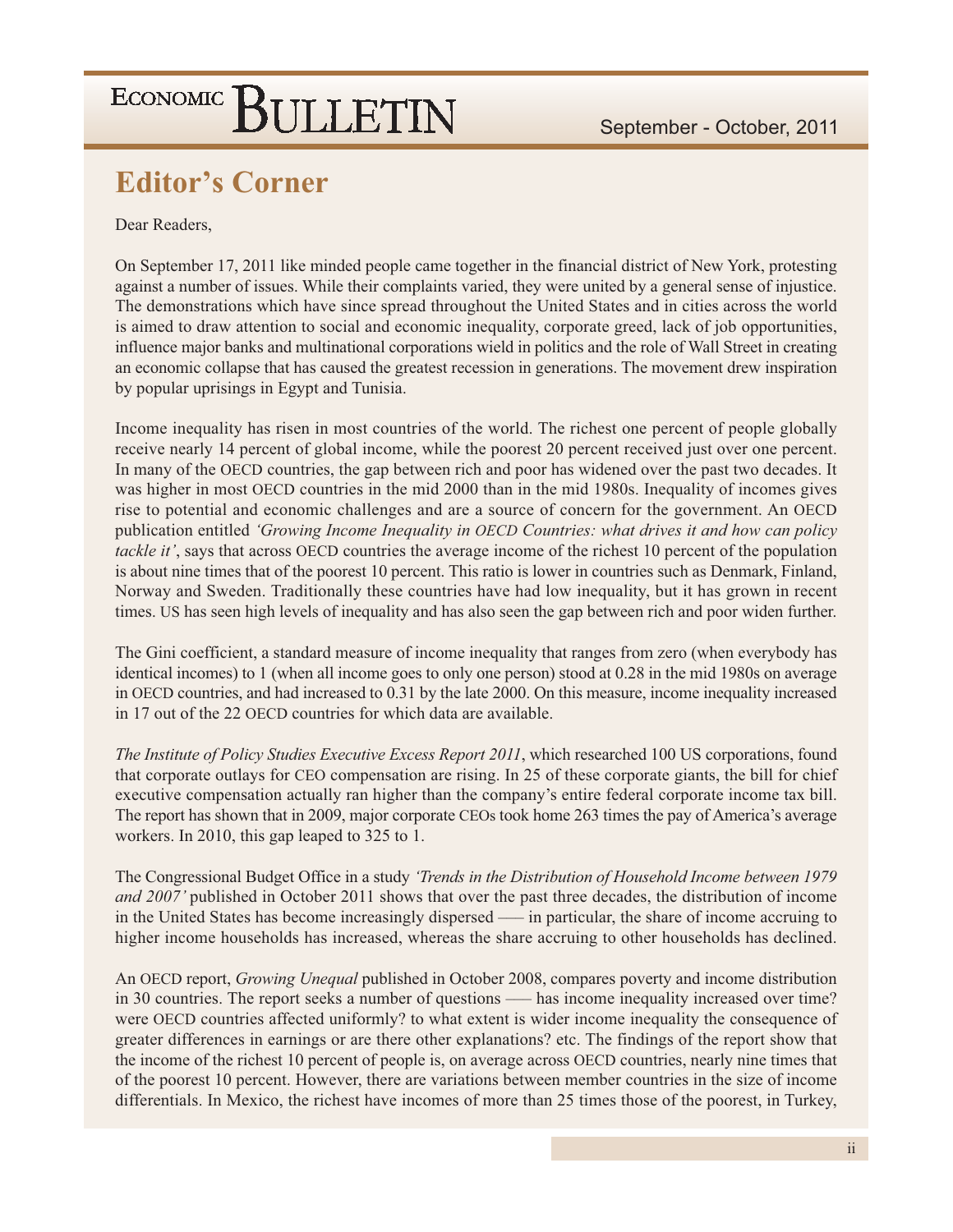the ratio is 17 to one. The income gap between rich and poor is also well above the OECD average (8.9) times) in Portugal, Poland and the US. In countries such as Denmark, Sweden and Finland, the gap is much smaller. The incomes of the richest 10 percent average around five times those of the poorest 10 percent.

The report explains the changes that have taken place in the labour market are responsible of the changes in incomes. This is because earnings make up more than 70 percent of household incomes (before taxes). The disparity between the low and high paid has increased rapidly since the early 1990s. The high paid have done particularly well, not only relative to low earners but also to middle earners. The taxes that the government levies and the benefits its pays out also plays an important role in determining income. In the Nordic countries, such as Denmark, Sweden and Finland, benefits and taxes are highly redistributive; taking money from the rich and giving it to the poor. Tax-and-benefit systems are also redistributive in Korea and the United States, but to a much lesser degree.

In Pakistan there is growing inequalities of income. The extent and depth of inequality has increased over time. The Pakistan Economic Survey 2010-11 states, 'that due to good growth performance during the period 2000-06, the number of poor has declined but economic growth has failed to put any distributional impact in Pakistan.' The Gini coefficient and the ratio of the highest to the lowest consumption quintiles, used to measure the incidence of income inequality has worsened over time. The Social Policy and Development Centre in their Annual Review state, household in the lowest quintile command an income share that is less then their population share, while households in the highest quintile command income share that is more than their population share.

Inequality of income breeds poverty. With unequal distribution of income, those belonging to the low income strata of population have to cut back on food expenditure, have little or none for their children's education and healthcare, and clothing takes the first cut as the household budget shrinks, have little to spend on utilities and with time as basic needs are not met they descent into poverty. This is a cause of grave concern for the government, which has to see the distributional aspect of growth. Denying people the fulfilment of their basic needs can lead to widespread discontent in society.

Ayesha Mahn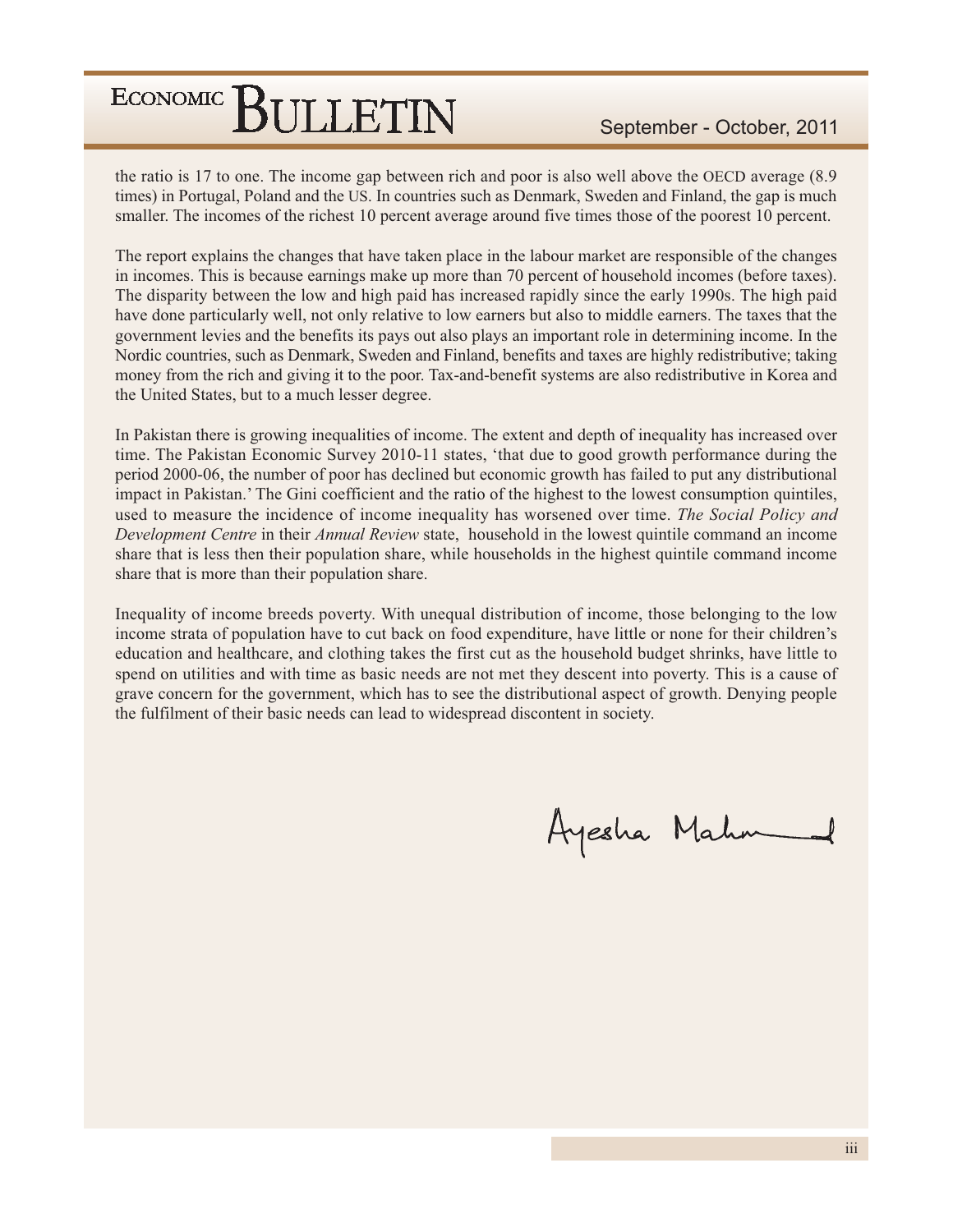### **Status of Education in Pakistan**

Policies/

plans

GoP education as one of mental rights of a citizen

The Constitution of Pakistan (1973), places the responsibility for basic education on the state. It states in article  $37(a)$ , the state shall promote, with special care, the educational recognizes and economic interests of backward classes or areas; while article 37(b) states, the state the funda- shall remove illiteracy and provide free and compulsory secondary education within minimum possible period and article  $37(c)$ states, the state shall make technical and professional education generally available and higher education equally accessible to all on the basis of merit.

> Successive governments in Pakistan have focused on education reforms, formulated policies and plans, so to fulfil the commitment made to the achievement of universal literacy and provision of free and compulsory elementary primary education as prescribed in the constitution

> At the time of independence in 1947, Pakistan inherited an under-developed educational infrastructure. There were slightly over 8000 primary schools, around 3000 secondary schools and 2 universities for a total population of about 32 million. The system suffered from inadequacies and imbalances, which included among others, low quality of educational institutions, large male-female literacy disparities, rural-urban literacy divide (in early 1960s, in urban areas the literacy percentage was  $35.8\%$ , while in rural areas it was  $16.6\%$ ), higher education received priority over primary education, manpower requirements could not be adequately met etc. In the Third Plan period, highest priority in terms of allocations was accorded to technical education, second in priority was secondary education and primary education was accorded third priority.

> The Economic Survey 1976-77, states, 'universal primary education was sacrificed for the development of universities, and colleges which produced graduates in liberal arts, rather than scientists, engineers, doctors or management experts. Female education

was given low priority. Facilities for higher education were concentrated in a few large cities.'

Pakistan has had a series of education policies, since the country's independence. While good recommendations have been made in the various education policies, the sector has not received substantial share in any of the budgetary allocations. As far back as 1974-75, expenditure on education was 1.6 percent of GNP compared to many other developing countries where it varied from  $2.3 - 2.8$  percent of GNP. UNESCO had then recommended that developing countries should spend at least 4 percent of their GNP on education. The Fiscal Responsibility and Debt Limitation Act, 2005 had envisaged doubling the education budget as percentage of GDP. However, despite some increase in public expenditure, no substantial change has occurred.

The various education policies/programmes/ plans that have been announced over time, have all sought to improve upon the sector's performance. All have reiterated the announced importance of education, the main issues facing the sector, proposed new plans to meet new targets, but the targets have remained elusive.

> The education policy announced in 1972, nationalised private educational institutions, with the aim to provide attractive opportunities to the less economically privileged, particularly in urban areas. However, in the absence of adequate state financing, the standard of education in the newly nationalised educational institutions soon deteriorated. The right to education was included in the 1973 constitution, where the state took upon itself the responsibility to remove illiteracy and provide free and compulsory education.

> A new Education Policy was framed in 1978 which envisaged purposeful education. It provided for the development of skills and research infrastructure, improvement in the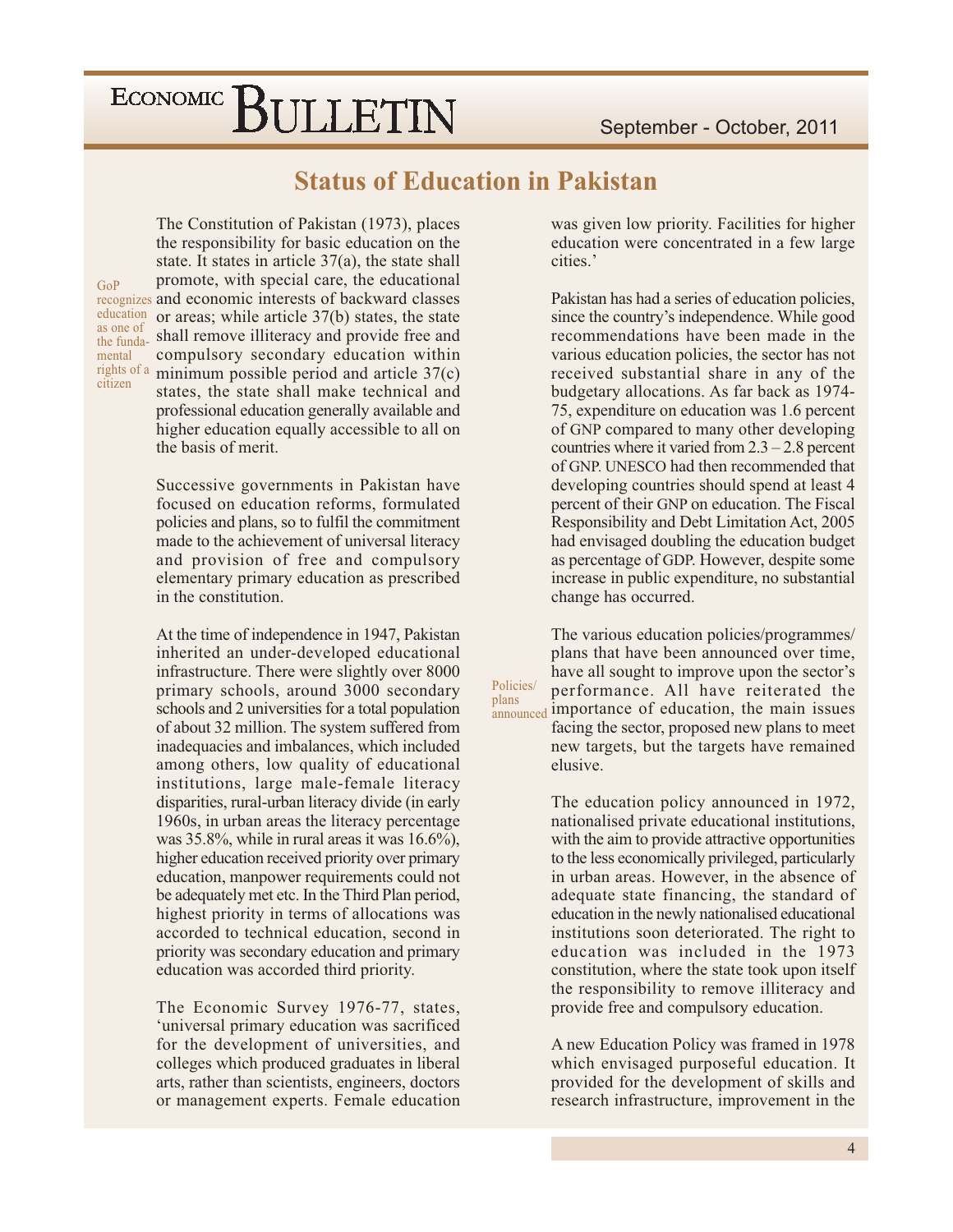quality of education, and educational opportunities for all. The Government in 1988 committed to raising literacy rate and expanding the infrastructure of vocational, scientific and higher technical and university education. It signed the Education for All Framework. A new Education Policy was announced in 1992 which set the target of universal primary education by the year 2002. It further pledged to provide free and compulsory primary education, to eliminate dropouts, to fulfil basic learning needs and to raise the adult literacy rate from 35 percent to 70 percent. The policy aimed to create competitiveness in society for meeting the challenges of the 21st century and to induct private sector in the education development.

Education policy<br>1992

> Primary education became an integral part of the Social Action Programme initiated in 1992. The overall participation rate of the primary age group was targeted to increase from 66 percent to 77 percent (for boys from 83 to 89) percent and from 49 to 63 percent for girls). The Eighth Five Year Plan envisaged that almost all boys and girls of 5-9 age group will have been enrolled in primary/mosque schools in the plan period. It further envisaged removing gender and rural imbalances and equipping the youth with demand oriented skills.

To make education relevant to the needs of the 21st century, the National Education Policy 1998-2010 was announced. It aimed to universalize primary education, achieve 55 percent literacy rate by 2003 and 70 percent by 2010, raise government expenditure on education to 4 percent of GNP, encourage private investment in education, make it purposeful and job oriented and upgrade the quality of higher education were some of its features. By 2003 the literacy rate, *i.e.* those 1998-2010 who are able to read with understanding and can write a short statement was 51.6 percent. However, it was felt that new challenges could be faced through identifying issues, developing

National education policy

> strategies and operational programmes in the education sector. Ten Year Perspective Development Plan 2001-11 and Three Year Development Programme 2001-04 were prepared to address the issues of low literacy and participation rates at various levels of

education. Education reforms undertaken from the mid 1990s encouraged public private partnership.

Some of the main features of the National Education Policy 2009 are: - seeks to achieve the millennium development goals by 2015; promote equity in gender, geographical, urbanrural areas; introduce early childhood education (3-5 years); encourage inclusive and child friendly education; the government to allocate 7 percent of GDP to education by 2015 etc. Addition under 18th Amendment. New article 25-A added in Part-II, chapter1. which states, "the State shall provide free and compulsory education to all children of the age of 5 to 16 years in such manner as maybe determined by Law."

Despite national education policies announced from time to time, and several national level schemes relating to education, Pakistan's commitment to universal primary education by 2015 appears somewhat difficult. Participation rate is low and dropout rates continue to be high. Gender and rural-urban disparities persist. International comparisons are not encouraging. Public spending on education as a percentage of GDP at 2.7 is amongst the lowest in the region. Nepal spends 4.6 percent, India 3.3 percent, Thailand 4.1 percent. Net enrollment rate (% of relevant age group) was 66 percent for primary level and 33 percent for secondary level. As against this Bangladesh has a primary enrolment rate of 86 percent, India 91 percent and Sri Lanka 95 percent. In Sri Lanka 88 percent of males reached last grade of primary education in 2008 and 89 percent of females. The ratio for Pakistan was 61 percent and 60 percent respectively.

Inter-

national

comparisons not

encoura-

ging

#### Government Expenditure on Education (Percent of GDP)

|            | 2000 | 2004 | 2006 | 2009 |
|------------|------|------|------|------|
| Bangladesh | 2.0  | 2.0  | 2.0  | -    |
| India      | 3.7  | 2.8  | 2.9  | -    |
| Nepal      | 2.3  | 2.7  | 3.0  | 3.6  |
| Sri Lanka  | 2.4  | 2.0  | 2.7  | 2.1  |
| Pakistan   | -    | 2.1  | 2.2  | 2.7  |

Source: Asian Development Bank Key Indicators 2010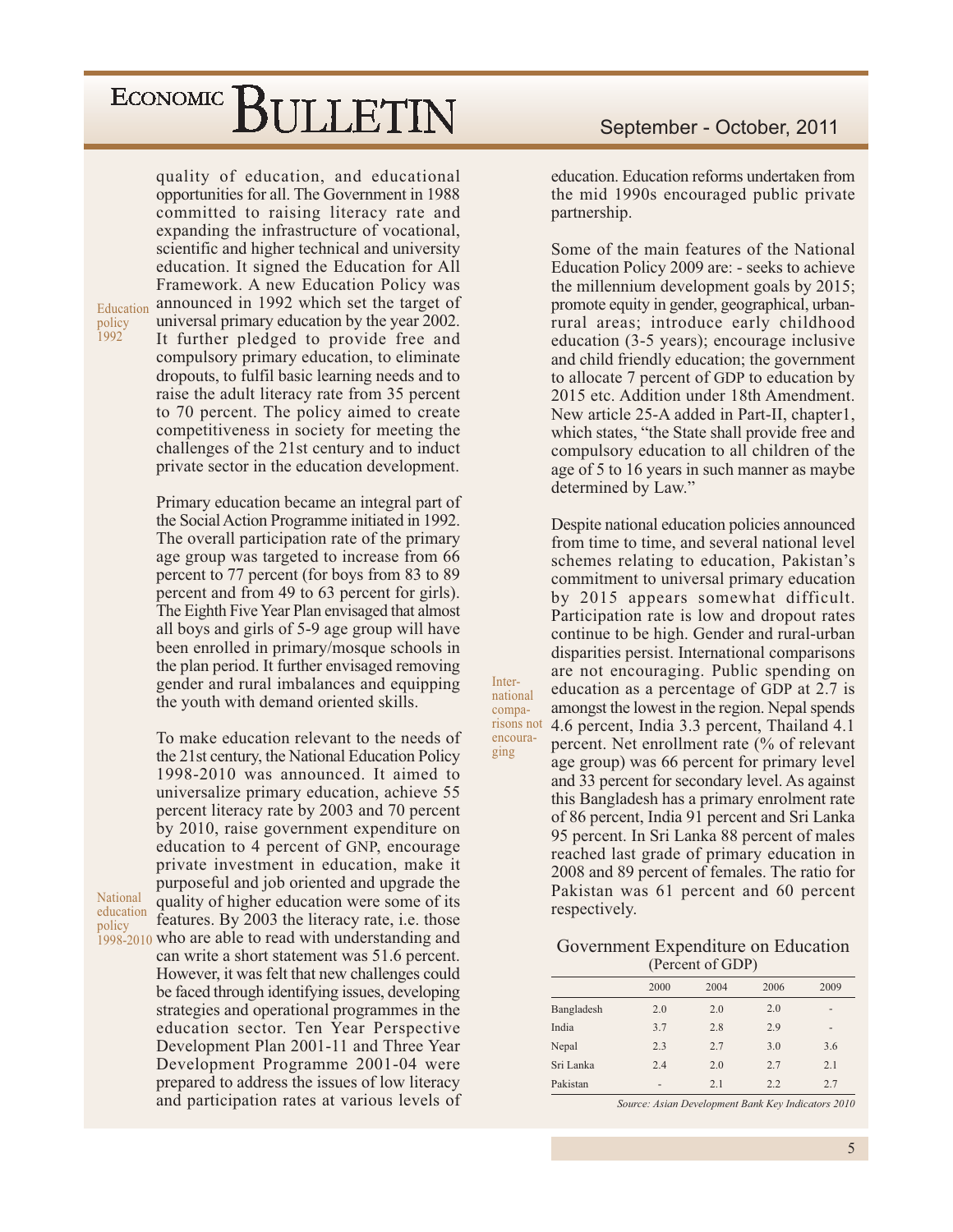#### **Primary Education Completion Rate**

|            |              | <b>Both Sexes</b> |                   | Female   | Male                     |           |  |
|------------|--------------|-------------------|-------------------|----------|--------------------------|-----------|--|
|            | 1991<br>2009 |                   | 1991              | 2009     | 1991                     | 2009      |  |
| Bangladesh | 41           | 61                | 52                | 63       | $\qquad \qquad -$        | 58        |  |
| India      | 64           | 95                | 41                | 94       | 76                       | 95        |  |
| Nepal      | 51           | 75.5(06)          | 101               | 71.8(06) | 70                       | 79.1 (06) |  |
| Sri Lanka  | 101          | 97                | $\qquad \qquad -$ | 98       | 101                      | 97        |  |
| Pakistan   | -            | 61                | -                 | 54       | $\overline{\phantom{0}}$ | 68        |  |

#### Adult Literacy Rate (15 years and over)

|            |              | <b>Both Sexes</b> |           | Female    | Male      |          |  |  |  |
|------------|--------------|-------------------|-----------|-----------|-----------|----------|--|--|--|
|            | 2001<br>2008 |                   | 2001      | 2008      | 2001      | 2008     |  |  |  |
| Bangladesh | 47.5         | 55.5              | 40.8      | 49.8      | 53.9      | 60.0     |  |  |  |
| India      | 61.0         | 62.8(06)          | 47.8      | 50.8 (06) | 73.4      | 75.2(06) |  |  |  |
| Nepal      | 48.6         | 57.9              | 34.9      | 45.4      | 62.7      | 71.1     |  |  |  |
| Sri Lanka  | 90.7         | 90.6              | 89.1      | 89.1      | 92.3      | 92.2     |  |  |  |
| Pakistan   | 42.7(98)     | 53.7              | 29.0 (98) | 40.0      | 55.3 (98) | 66.8     |  |  |  |

Source: Asian Development Bank Key Indicators for Asia and the Pacific 2010 World Development Indicators 2011

> Education has great significance for the individual and for the country. While education investments can take longer to show results they are nonetheless fundamental. It is considered the key to improvement in the quality of social life, contributes to the improvement of general health conditions, and helps reduce social/cultural disparities among people. The first Human Development Report 1990, had stated, 'People are the real wealth of a nation.' Education promotes people's creativity, empowers them to avoid health risks, live longer, have better jobs and earn higher wages. It has been found that every year of additional schooling increases individual's wages by 10 percent globally. It is a vital factor in poverty reducing growth strategy for people who are educated have more opportunities of finding jobs that those who have received little or no education.

Education

reduces

poverty

In short, education enhances the process of economic growth and development. The World Economic Forum's Global Competitiveness Report 2010-11, lists higher education and training, alongwith factors like technology readiness, and innovation as essential for competitiveness. As economic activity has become increasingly knowledge based, the

#### September - October, 2011

level of educational attainment determines the growth prospects of the economy and the distribution of income. Better educational attainment results in a relative increase in the supply of skilled labour force, which, in turn, enhances average labour productivity and increases the rate of economic growth.

Today people around the world have much higher levels of education than before. The Human Development Report 2010 says, an average person age 15 or older in 1960 had fewer than 4 years of schooling, by 2010 this number had doubled globally and more than tripled in developing countries. Since the first Human Development Report in 1990, literacy rates have risen from 73 percent to 84 percent, and since 1960 the proportion of people who attended school has risen from 57 percent to 85 percent. During the past decades, there has been an expansion of primary education. Globally, net enrolment rate at primary level was 88 percent in 2009, and 59 percent for secondary level (World Development Indicators 2011). Yet gaps remain. Nearly 3 in 10 children of primary school age in low HDI countries are not enrolled in schools.

Not only are more children going to school – but more of those who go are finishing, primary completion rates have risen from 84 percent (1991) to 94 percent (2010). Increased enrolment is reflected in expected years of schooling; which has risen from 9 years in 1980 to 11 years today and from 5 years to 8 years for low HDI countries.

In Pakistan, over the decades, the education sector has improved at a moderate pace. High population growth rates have caused an unprecedented increase in absolute number of illiterate adults. These have risen substantially from 43 million in 1981, posing a major challenge for the government. About two decades ago, Pakistan had only 34 percent literacy rate (age 10 and above), which has risen to 57 percent by 2009-10. However, literacy remains higher in urban areas  $(74%)$ than in rural areas  $(48\%)$ , and is more prevalent for men  $(69\%)$ , compared to women  $(45\%)$ . Progress is uneven across the provinces. The education budget is spent on recurrent heads

Today education level is higher

Modest

ment

improve-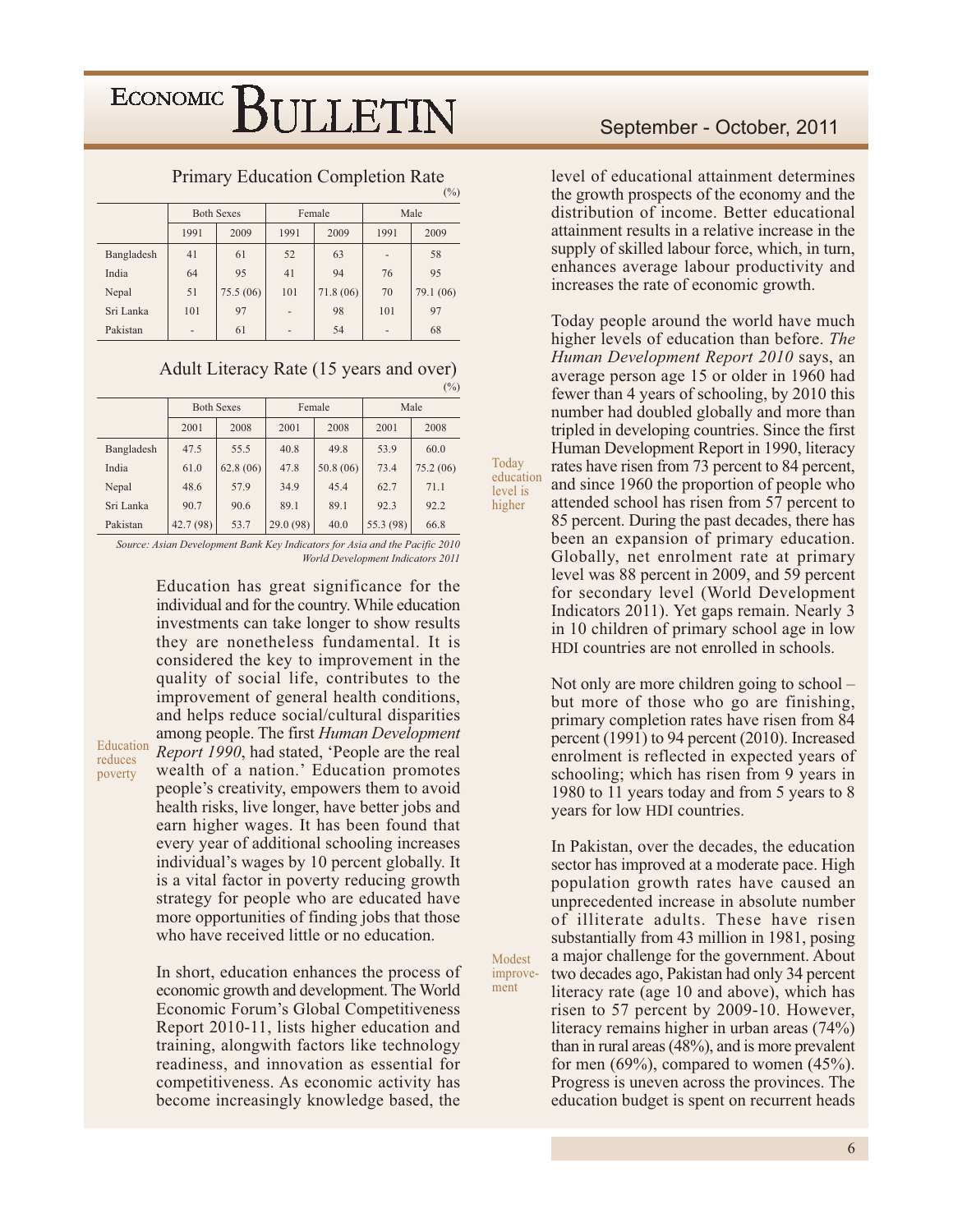mainly comprising of salaries, in contrast to the meager amount spent on teacher training programmes, curriculum development etc.

The education system in Pakistan suffers from a number of issues; persistent underinvestment by the government; substantial gender discrimination; regional disparities; teacher absenteeism; poor knowledge of teachers and poorly trained teachers resulting in poor quality of teaching; high drop out rates particularly at the primary level; low completion rates; unsatisfactory performance of schools; disparity between the elite private and government run public schools, with the later providing low quality education and where students coming out from such public schools are often uncompetitive in the job market. There is lack of vocational training, and classrooms are ill-equipped and in dilapidated conditions.

The National Education Policy 2009, states, "the educational system in Pakistan is accused of strengthening the existing inequitable social structure as very few people from the public sector educational institutions could move up the ladder of social mobility." The Policy acknowledges that though some progress has been made on a number of education indicators in recent years, 'education in Pakistan suffers' from two key deficiencies: at all levels of education, access to educational opportunities remains low and the quality of education is weak, not only in relation to Pakistan's goals themselves but also in international comparisons with the reference countries.

#### Education sector faces a number of issues

**National** 

Policy

 $2009$ 

Education

#### September - October, 2011

There are more than 180,000 public education institutions, which have an enrolment of over 25 million students and a huge private sector that serves 12 million or more students. This presents formidable challenges.

- Expanding access and achieving gender parity.  $\frac{1}{2}$
- Reducing high drop out rates.  $\frac{1}{2}$

Expanding and modernizing vocational and tertiary education. Challenges

- Improving education quality and governance.
- Looking into the multiple systems of education that prove to be a stumbling block in imparting quality education.

The Government of Pakistan is a signatory to the Millennium Declaration, which envisages achieving the eight millennium development goals by 2015. Millennium Development Goal-2 states, 'ensure that by 2015, children everywhere, boys and girls alike, will be able to complete a full course of primary schooling.'

 $MDG-2$ This goal focuses on three core indicators; (a) net primary enrolment ratio, (b) completion rate from grade 1 to 5 and (c) literacy rate. The MDG-2 aims to attain 100 percent primary enrolment of children age 5 to 9 years, with 100 percent completion rate to grade 5, and an adult literacy rate (10 years and above) of 88 percent by 2015.

> Pakistan Millennium Development Goals Report 2010, prepared by the Planning Commission discusses the progress towards each of the eight goals. The table below gives the progress with regards to Goal-2.

|                         |        |         |         |         |         |         |         |         | <b>MTDF</b> | <b>MDG</b> |
|-------------------------|--------|---------|---------|---------|---------|---------|---------|---------|-------------|------------|
|                         |        | 1990-91 | 2001-02 | 2004-05 | 2005-06 | 2006-07 | 2007-08 | 2008-09 | Targets     | Targets    |
|                         |        |         |         |         |         |         |         |         | 2009-10     | 2015       |
| Net Primary             |        |         |         |         |         |         |         |         |             |            |
| Enrolment Ratio $(\% )$ |        | 46      | 42      | 52      | 53      | 56      | 55      | 57      | 77          | 100        |
| Completion/Survival     |        |         |         |         |         |         |         |         |             |            |
| Rate (grade 1 to 5)     |        | 50      | 57.3    | 67.1    | 72.1    | 54.7    | 52.3    | 54.6    | 80          | 100        |
|                         | Male   |         | 53.3    | 61.8    | 71.6    | 56.2    | 53.2    | 54.8    |             |            |
|                         | Female |         | 64.3    | 75.8    | 72.8    | 52.9    | 51.1    | 54.6    |             |            |
| Literacy Rate $(\% )$   |        | 35      | 45      | 53      | 54      | 55      | 56      | 57      | 77          | 88         |
|                         | Male   | 48      | 55      | 65      | 65      | 66      | 69      | 69      | 85          | 89         |
|                         | Female | 21      | 35      | 40      | 42      | 43      | 44      | 45      | 66          | 87         |

**MDG** Indicators for Goal-2

Source: Pakistan Millennium Development Goals Report 2010, Planning Commission, GoP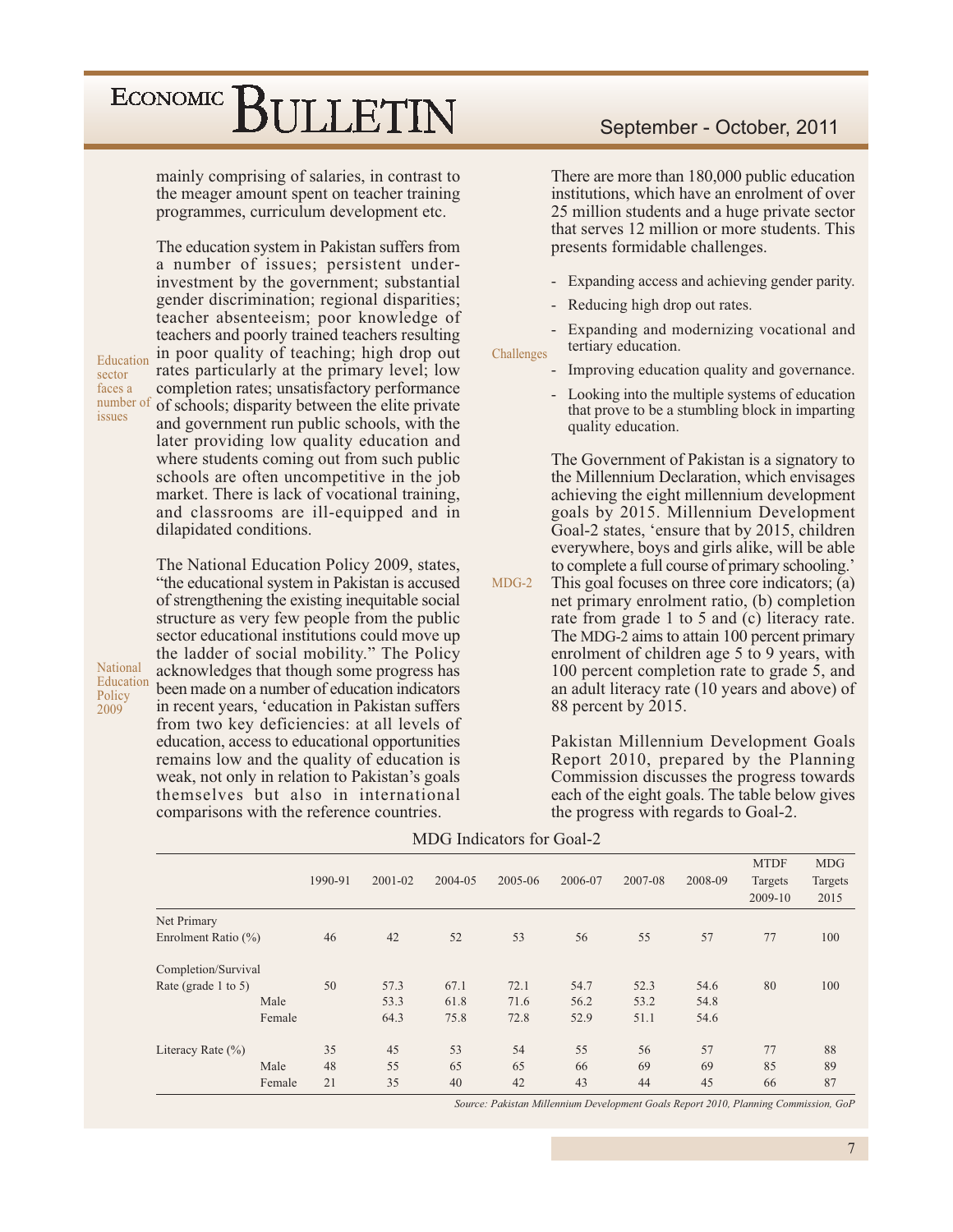Net enrolment at primary level remained below 60 percent until 2008-09, although there has been marginal improvement in it over time. The completion rate of students enrolled in primary schools also presents a dismal scenario that implies that almost half of the students enrolled in primary schools do not complete their education. The interim target for 2009-10 was set at 80 percent and could not be achieved. Pakistan's literacy rate remains considerably short of the MDG target of 88 percent by 2015, although it improved to 57 percent by 2009.

#### **Literacy Rate** Overall ■ Urban Areas Rural Areas  $Male$  $\blacksquare$  Female 80 70 60  $50$  $\left( \mathcal{N}_{0}\right)$ 40 30 20  $10$  $\Omega$ 2001-02 2004-05 2006-07 2007-08 2008-09  $2010 - 11$

On all three indicators related to this goal, achievements lag behind the respective targets. Achieving 100 percent target of universal net primary enrolment by 2015 seems difficult. Completion rate to rise to 100 percent seems ambitious, and literacy rate to achieve the target of 88 percent looks unachievable.

The literacy rate of the population of 10 years and above has shown some improvement, as seen in the above graph. Literacy rate is higher in urban areas, compared to rural, as is the norm in developing countries. In many cities,

#### September - October, 2011

especially in katchi abadis, a number of schools have been set up and this could partly explain the rise in literacy rates. Next we look at the various education indicators of the country, the literacy rate, trends in enrolment rates, dropout rates across Pakistan.

Being literate adds value to a person's life. It helps him in the pursuit of self development as well as in achievement of goals in life. A child who has been denied educational opportunities is handicapped for life, unable to cope with situations that arise requiring reading and writing and later as a young adult, it would be very difficult to enter the job market.

A lack of literacy is strongly correlated with poverty. The literacy of women and girls is of significance to the issue of gender inequality. Literacy contributes positively to women's empowerment and social emancipation. Mothers who are educated are more likely to send their children to school, look after their health, help a child in school work. It also helps reduce fertility and educated women are more aware of the benefits of family planning. Children belonging to households which are illiterate, tend to remain out of school or be pushed into child labour.

Literacy rate for population 10 years and above is 58 percent (2010-11). Literacy remains much higher in urban areas than in rural areas and much higher in men than in women. There Disparities are wide inter-provincial and intra-provincial in literacy disparities. While Punjab has a literacy rate of 60 percent, Balochistan has 41 percent. In the urban areas of Punjab and Sindh literacy rates are similar 76 and 75 percent respectively, while in Balochistan and Khyber-Pakhtunkhwa

Disparities in Literacy Rate - 2010-11

**Benefits** 

of being

literate

|                    | Urban |        |       | Rural |        |       | Total |        |       |
|--------------------|-------|--------|-------|-------|--------|-------|-------|--------|-------|
|                    | Male  | Female | Total | Male  | Female | Total | Male  | Female | Total |
| Pakistan           | 81    | 67     | 74    | 63    | 35     | 49    | 69    | 46     | 58    |
| Punjab             | 80    | 71     | 76    | 64    | 42     | 53    | 70    | 51     | 60    |
| Sindh              | 82    | 68     | 75    | 60    | 22     | 42    | 71    | 46     | 59    |
| Khyber-Pakhtunkhwa | 77    | 50     | 63    | 67    | 29     | 48    | 68    | 33     | 50    |
| Balochistan        | 79    | 40     | 61    | 54    | 13     | 35    | 60    | 19     | 41    |

Source: Pakistan Social & Living Standards Measurement Survey 2010-11

 $\binom{0}{0}$ 

**Targets** fall short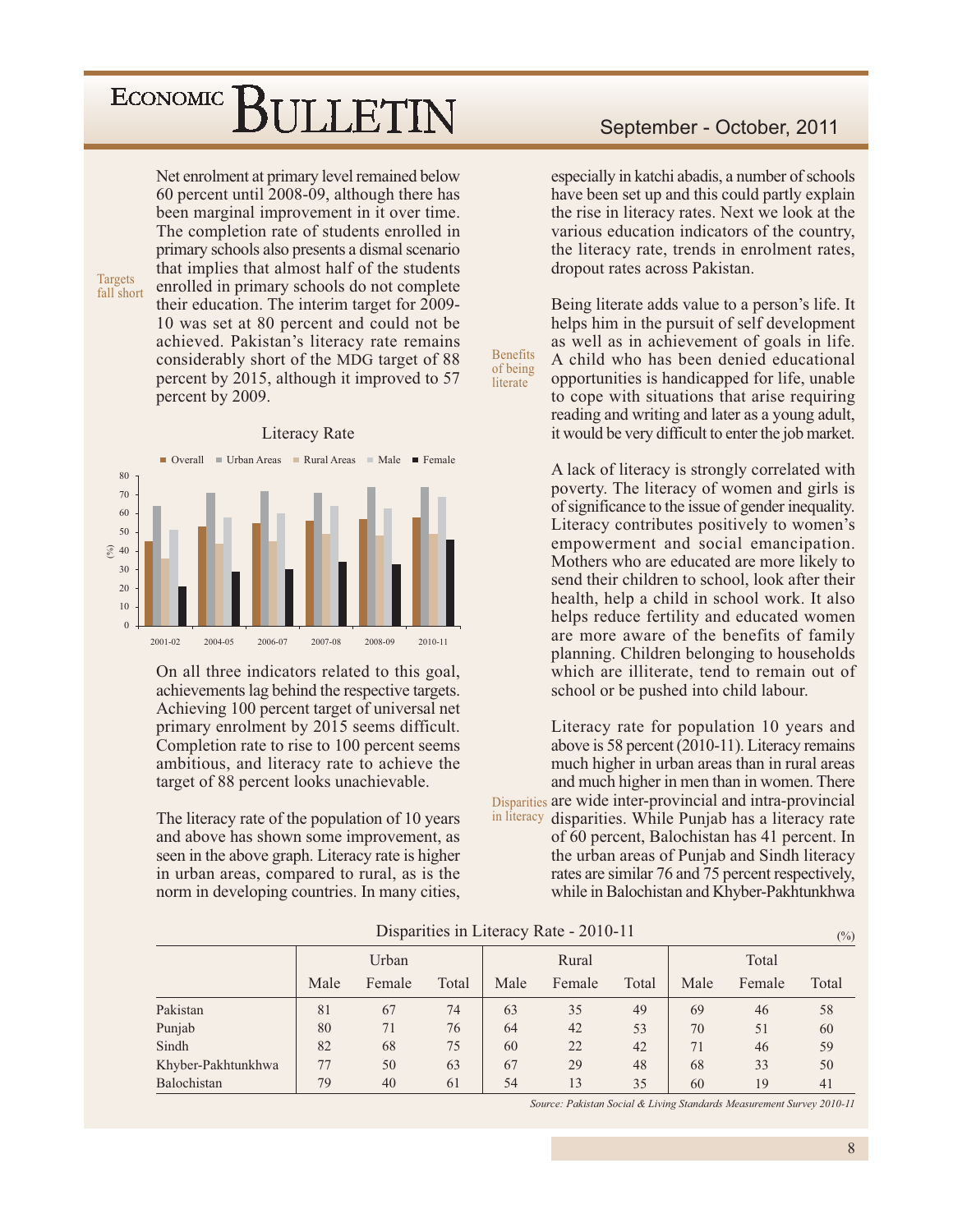it is 61 and 63 percent respectively. In the rural areas of Balochistan female literacy at 13 percent is relatively less than 42 percent for Punjab and 29 percent for Khyber-Pakhtunkhwa. In rural areas of Sindh female literacy is lower than Khyber-Pakhtunkhwa. In the urban areas of Khyber-Pakhtunkhwa, female literacy is 50 percent, higher in Chitral (55%), Kohat (53%), Mansehra (76%), Abbottabad (80%), D.I. Khan (59%), Haripur  $(72\%)$  and Bannu  $(60\%)$ . For these districts the corresponding male literacy is much higher. In the Balochistan province, urban areas of districts Sibbi, Gwadar, Quetta, Nushki, Mastung, Ziarat, Khuzdar, have female literacy rates, which are higher than for the province as a whole. In Dera Bugti, female literacy is only 6 percent, and there is zero literacy for districts such as Harnai. Washuk and Awaran.

In Sindh, female literacy is as high as 76 percent for Karachi, Hyderabad 70 percent, Nowshero Feroze 65 percent, Sukkur 54 percent, and Mirpurkhas 66 percent. In rural areas it is as low as 7 percent for Jacobabad, 10 percent in Kashmore, 12 percent in Ghotki and 15 percent in Nawabshah. Rural areas of Dadu have 49 percent female literacy, and Karachi 37 percent. In Punjab, female literacy is much higher compared to other provinces in both urban and rural areas. In Islamabad urban literacy is 83 percent, Chakwal 80 percent, Rawalpindi 78 percent, Gujrat and Sialkot 76 percent each. The provincial lowest is 48 percent for Lodhran. In rural areas of Punjab, female literacy is 42 percent, is higher at 65 percent for Chakwal and lowest of 16 percent for Chiniot.

Sindh

has high female

literacy

The gross enrolment rate or the participation rate (the number of children attending primary school divided by the number of children who ought to be attending) has shown some improvement over the years.

At the primary level, gross enrolment rates have been higher in urban than rural areas. Trends in Also, these rates display sharp gender gross enrolment disparities. While enrolment rates have rates increased over the years, but the gender disparities persist.

#### September - October, 2011

|              |       |       | $(\%)$ |
|--------------|-------|-------|--------|
|              | Urban | Rural | Total  |
| 1990         |       |       |        |
| Male         | 71.4  | 59.4  | 62.6   |
| Female       | 63.2  | 23.2  | 33.9   |
| <b>B</b> oth | 67.4  | 41.9  | 48.8   |
| 1998-99      |       |       |        |
| Male         | 92.0  | 89.0  | 90.0   |
| Female       | 82.0  | 52.0  | 61.0   |
| Both         | 87.0  | 71.0  | 76.0   |

Gross Enrolment Rates at Primary Level

Source: Facts & Figures Pakistan 2002

Gross enrolment for females is higher at the primary level, than in the middle or matric level. For both sexes it is higher at the primary level, but declines for matric level.

### Gross Enrolment Rates - 2010-11

|        |                                                 | Primary Level |     | Middle Level |    |    | Matric Level |    |       |
|--------|-------------------------------------------------|---------------|-----|--------------|----|----|--------------|----|-------|
|        | Urban Rural Total Urban Rural Total Urban Rural |               |     |              |    |    |              |    | Total |
| Male   | 109                                             | 96            | 100 | 70           | 55 | 59 | 80           | 57 | 65    |
| Female | 103                                             | 75            | 83  | 73           | 37 | 48 |              | 35 | 49    |
| Both   | 106                                             | 86            | 92  | 71           | 47 | 54 | 79           |    |       |

Source: Pakistan Social and Living Standards Measurement Survey 2010-11

#### **Gross Primary Enrolment Rates**  $\binom{0}{0}$

|             |                | 1999-2000 |       | 2010-11 |        |       |  |
|-------------|----------------|-----------|-------|---------|--------|-------|--|
|             | Female<br>Male |           | Total | Male    | Female | Total |  |
| Pakistan    | 88             | 60        | 74    | 100     | 83     | 92    |  |
| Punjab      | 90             | 69        | 80    | 103     | 93     | 98    |  |
| Sindh       | 78             | 48        | 64    | 94      | 72     | 84    |  |
| Khyber-     |                |           |       |         |        |       |  |
| Pakhtunkhwa | 105            | 48        | 78    | 101     | 76     | 89    |  |
| Balochistan | 67             | 47        | 58    | 92      | 52     | 74    |  |

Source: SPDC Annual Review 2002-03 & PSLM 2010-11

In the year 2000, Gross Primary Enrolment Rate (GPER) ranged from 58 percent in Balochistan to 80 percent in Punjab. Over the decade of 2000, there has been an improvement in the performance of the provinces. GPER in Sindh rose from 64 to 84 percent and in Punjab from 80 percent to 98 percent. Khyber-Pakhtunkhwa has shown good performance as its GPER has risen to 89 percent.

Sizeable gender disparities continue to exist. Although the enrolment rate for girls has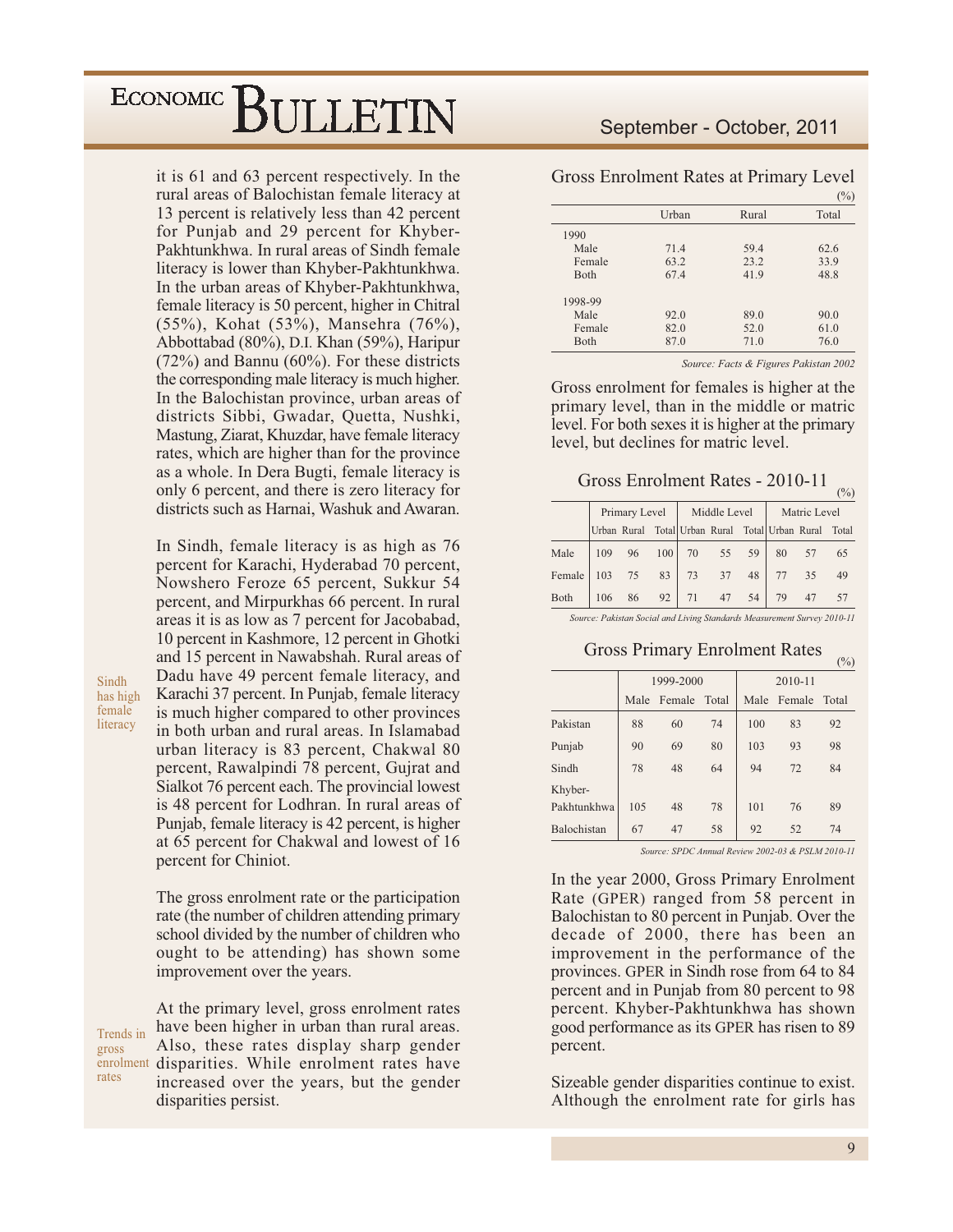improved from 60 percent to 83 percent, there appears to be no narrowing of the gender gap. Khyber-Pakhtunkhwa posted sizeable increase from 48 percent to 76 percent and Punjab from 69 percent to 93 percent.

Net Primary Enrolment Rate (NPER) reflects enrolment of children of a specific age group (5 to 9 years). Trends in national and provincial NPER is given in the table below. NPER were low in the 1990s, and in fact declined by the close of the decade. However, it has picked up and by 2010-11 it rose to 56 percent on national level.

Province-wise, a substantial decline was recorded for Punjab, where NPER dropped from 52 percent in 1991 to 44 percent in 1999. It has since risen to 61 percent. Gender-wise rates are no different. For males, NPER on the national level declined from 49 percent in 1991 to 46 percent by 2002, but have risen to 60 percent by 2010-11. For females the ratio had remained stagnant varying between 37-38 percent during the period. For 2010 it was 53 percent.

A serious problem in education in Pakistan is the high percentage of students who drop out before completing a certain level *i.e.* primary or secondary. A comparative picture of percentage of grade 1 students reaching grade 5 shows that in Pakistan 61 percent males and 60 percent of the females reach grade 5, as against a much higher proportion for Sri Lanka, where 88 percent of males and 89 percent of females reached grade 5. A similar trend is seen for students reaching last grade of primary education. In India the percentage of females reaching the last grade  $(70\%)$  is higher against their male counterparts (67%).

**Cohort Survival Rate** 

|            |          | % of grade 1 students |                        |    |                                             |                |  |  |  |  |  |
|------------|----------|-----------------------|------------------------|----|---------------------------------------------|----------------|--|--|--|--|--|
|            |          | Reaching grade 5      |                        |    | Reaching last grade of<br>primary education |                |  |  |  |  |  |
|            | 1991     | Male<br>2008          | Female<br>2008<br>1991 |    | Male<br>2008                                | Female<br>2008 |  |  |  |  |  |
| Bangladesh |          | 67                    |                        | 66 | 67                                          | 66             |  |  |  |  |  |
| India      |          | 67                    | $\overline{a}$         | 70 | 67                                          | 70             |  |  |  |  |  |
| Nepal      | 44       | 60                    | 32                     | 64 | 60                                          | 64             |  |  |  |  |  |
| Pakistan   | ٠        | 61                    |                        | 60 | 61                                          | 60             |  |  |  |  |  |
| Sri Lanka  | 88<br>97 |                       | 98                     | 89 | 88                                          | 89             |  |  |  |  |  |

Source: World Development Indicators 2011

 $(\% )$ 

|  | Net Enrolment at Primary Level (age 5-9 years) |
|--|------------------------------------------------|
|  |                                                |

|                    | 1991 | 1995 | 1997   | 1999 | 2002 | 2010-11 |  |  |  |  |
|--------------------|------|------|--------|------|------|---------|--|--|--|--|
|                    |      |      | Total  |      |      |         |  |  |  |  |
| Pakistan           | 43   | 44   | 42     | 42   | 42   | 56      |  |  |  |  |
| Punjab             | 52   | 45   | 42     | 44   | 45   | 61      |  |  |  |  |
| Sindh              | 38   | 45   | 45     | 41   | 40   | 53      |  |  |  |  |
| Khyber-Pakhtunkhwa | 36   | 35   | 37     | 39   | 41   | 51      |  |  |  |  |
| Balochistan        | 29   | 45   | 36     | 36   | 32   | 47      |  |  |  |  |
|                    | Male |      |        |      |      |         |  |  |  |  |
| Pakistan           | 49   | 49   | 46     | 47   | 46   | 60      |  |  |  |  |
| Punjab             | 56   | 50   | 45     | 47   | 47   | 62      |  |  |  |  |
| Sindh              | 43   | 50   | 51     | 47   | 46   | 57      |  |  |  |  |
| Khyber-Pakhtunkhwa | 46   | 42   | 42     | 47   | 48   | 57      |  |  |  |  |
| Balochistan        | 39   | 51   | 43     | 44   | 39   | 56      |  |  |  |  |
|                    |      |      | Female |      |      |         |  |  |  |  |
| Pakistan           | 37   | 38   | 37     | 37   | 38   | 53      |  |  |  |  |
| Punjab             | 48   | 39   | 39     | 40   | 43   | 59      |  |  |  |  |
| Sindh              | 33   | 39   | 39     | 35   | 34   | 48      |  |  |  |  |
| Khyber-Pakhtunkhwa | 26   | 28   | 32     | 30   | 33   | 45      |  |  |  |  |
| Balochistan        | 20   | 39   | 27     | 28   | 24   | 35      |  |  |  |  |

Source: SPDC Annual Review 2002-03 & Pakistan Social and Living Standards Measurement Survey 2010-11

Trends in NPER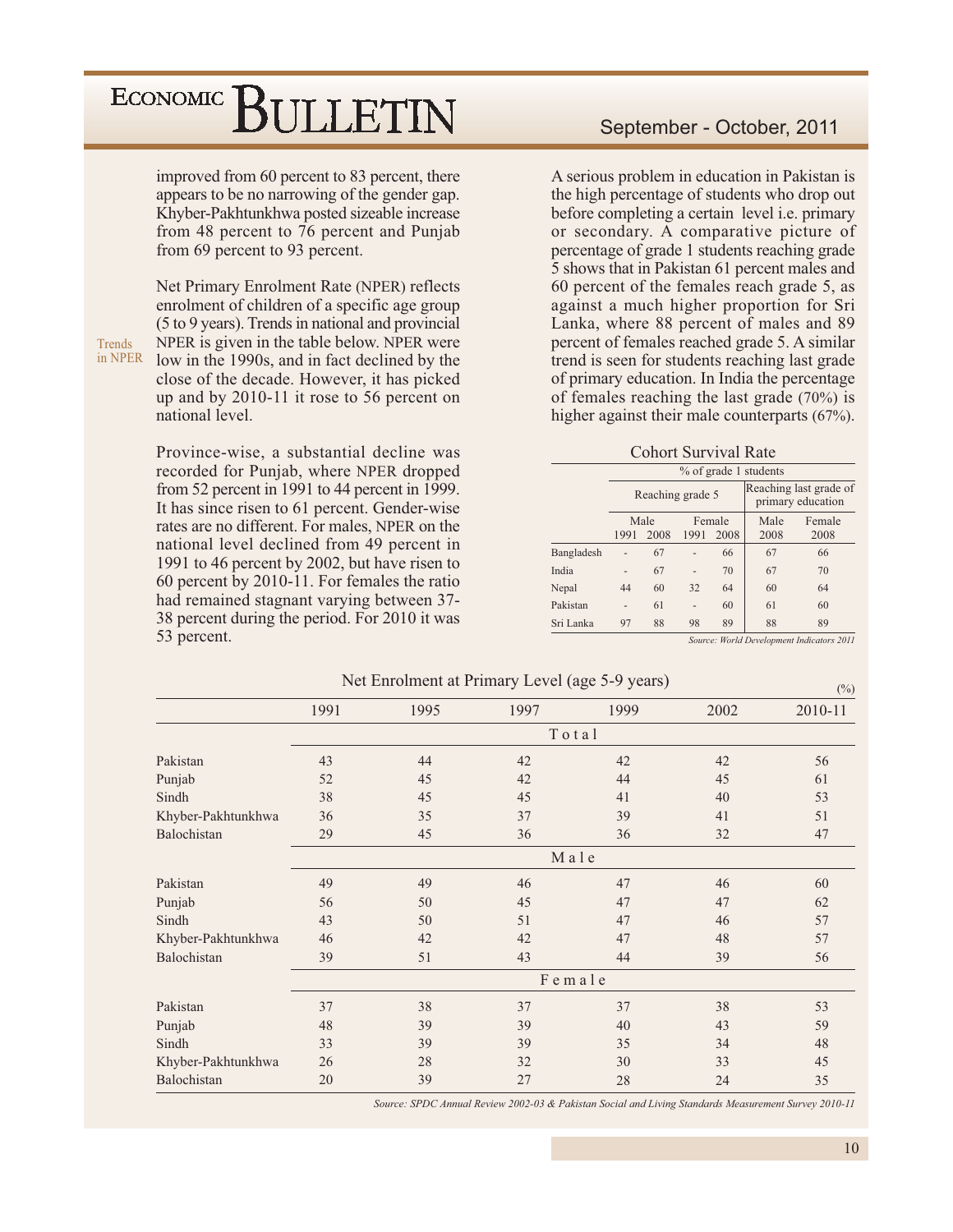Physical infrastructure of schools in Pakistan leaves much to be desired. Facilities include building, boundary wall, drinking water, electricity and washroom. Overall, Pakistan, data for 2009-10 show that 9.8 percent of schools are without a building, 32.7 percent without a boundary wall, 33.6 percent without drinking water and 59 percent without electricity. Among provinces, Sindh is the worst off, where large number of school are without these basic facilities.

|            |      | Primary Pupil - Teacher Ratio |          | Secondary Pupil - Teacher Ratio |           |          |  |
|------------|------|-------------------------------|----------|---------------------------------|-----------|----------|--|
|            | 1990 | 2000                          | 2008     | 1990                            | 2000      | 2008     |  |
| Bangladesh | 63.0 | 47.0(05)                      | 43.7     | 27.4                            | 38.4      | 25.2(07) |  |
| India      | 46.0 | 40.0                          | 40.2(04) | 28.7                            | 33.6      | 32.7(04) |  |
| Nepal      | 39.2 | 42.6                          | 37.8     | 31.1                            | 30.2      | 40.9     |  |
| Sri Lanka  | 29.1 | 26.3(01)                      | 23.8(07) | 19.1                            | 19.6(02)  | 19.5(04) |  |
| Pakistan   | 43.0 | 33.0                          | 40.7     | 19.5                            | 19.8 (96) | 41.9(04) |  |

Source: Asian Development Bank Key Indicators for Asia and the Pacific 2010 World Development Indicators 2011

> Availability of schools and good quality teachers plays a vital role in the education system. Besides availability, access to schools also determines the number of children who would be going to school. This is especially true for girls. In rural areas, access has always been an issue, particularly for girls, whose parents do not allow them to attend schools,

unless it is close to their residential area. There is considerable variation among the provinces: rural areas of Khyber-Pakhtunkhwa and Punjab have better accessibility rates than in Sindh and Balochistan.

The table shows pupil-teacher ratio for both primary level and secondary level. Primary school pupil-teacher ratio declined between 1990 and 2000, indicating a slight improvement. By 2008, the ratio had risen to 40.7. Sri Lanka and Nepal have shown steady improvement in the primary school pupilteacher ratio. In India, while the ratio declined between 1990 and 2000, it remained more or less stagnant in the next four years.

Secondary school pupil-teacher ratio deteriorated for Pakistan, which also suffers from the highest ratio among regional neighbours. In Sri Lanka the ratio is as low as  $19.5$ .

The education performance of Pakistan is far from satisfactory. It does not compare favourably with other countries of the region, there is low level of public spending, lack of access to educational facilities, gender disparities, regional disparities, curriculum differences, differences in medium of institution, so creating a class of students markedly different from those who have studied in public schools.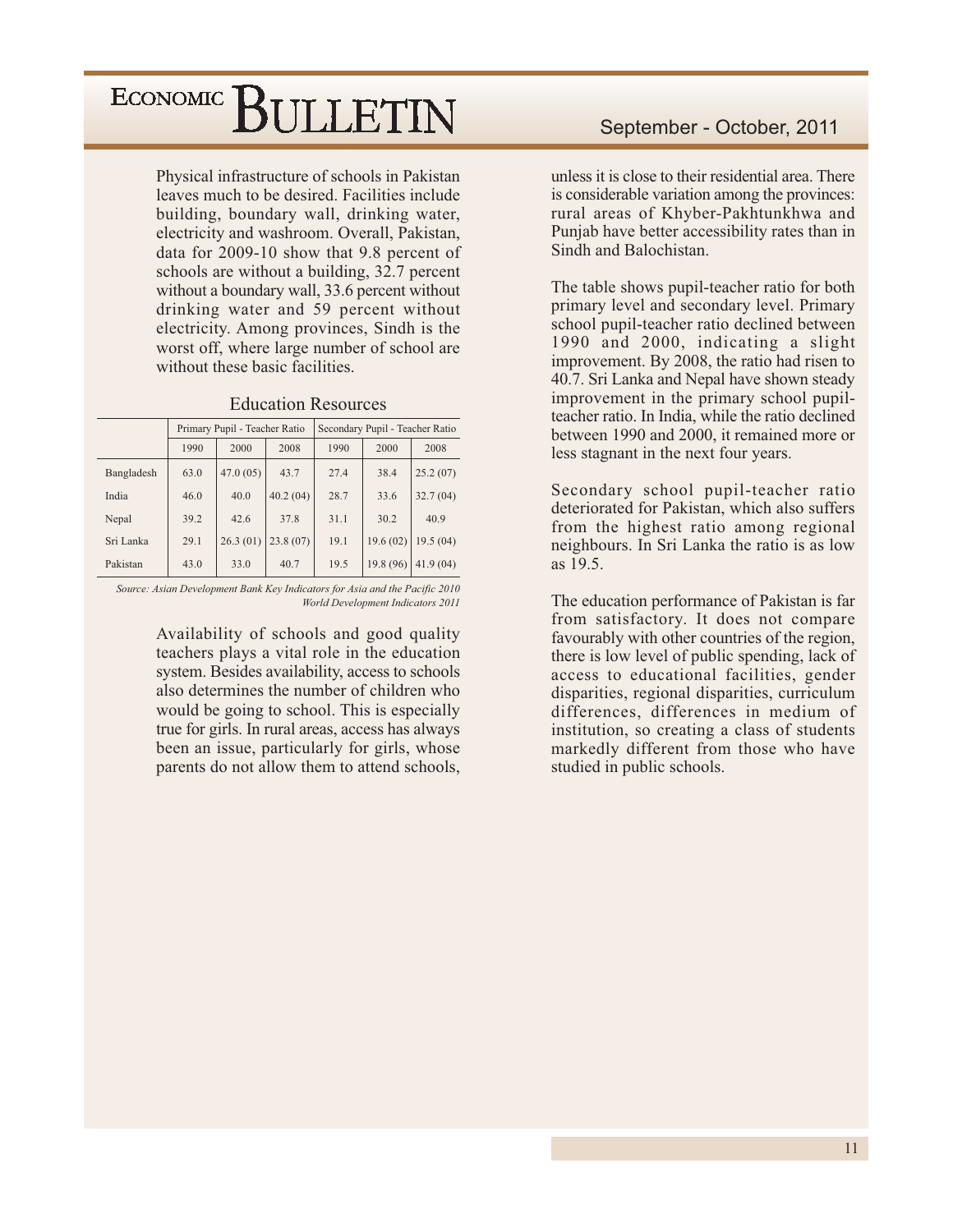#### **Box**

#### **National Education Policy 2009**

Government of Pakistan over the years has introduced various education policies for increasing access, improving quality and promoting equity of educational opportunities in the country. The latest educational policy of this series appeared in 2009. Some of the salient features of this policy are given below: -

#### Aims and Objectives:

- 1 Revitalizing the existing education system with a view to cater to social, political and spiritual needs of individuals and society.
- 2 Promoting national unity by respecting all faiths and religions and recognizing cultural and ethnic diversity.
- 3 Provision of equal educational opportunities to all citizens of Pakistan, for girls and boys alike, under-privileged/marginalized groups and special children and adults.
- 4 Developing a self reliant individual, capable of analytical and original thinking.
- 5 Raising individuals committed to democratic and moral values, aware of fundamental human rights, open to new ideas, having a sense of personal responsibility and participation in productive activities in society for the common good.
- 6 Reviving confidence in public sector education system by raising the quality of education provided in government owned institutions
- 7 Improving service delivery through political commitment and strengthening education governance and management.
- 8 Enable Pakistan to fulfill its commitments to achieve Dakar Framework of Action, Education For All goals and Millennium Development Goals relating to education.
- 9 Eradicating illiteracy within the shortest possible time through universalizing elementary education coupled with institutionalized adult literacy programmes.
- 10 Enabling an individual to earn his/her livelihood honestly through skills that contribute to the national economy and enables him/her to make informed choices in life.
- 11 Encouraging research in higher education institutions contributing to accelerated economic growth of the country.
- 12 To organize a national process for educational development that will reduce disparities across provinces.

#### Policy Actions:

- 1 Provinces and Area Governments shall affirm the goal of achieving universal and free primary education by 2015 and up to class 10 by 2025.
- 2 Provincial and Area Governments shall develop plans for achieving intermediate enrolment targets.
- 3 Measures shall be adopted to ensure inclusion of special persons in mainstream education and Technical and Vocational Education (TVE) programmes.
- 4 National Standards for educational inputs, processes and outputs shall be determined. A National Authority for Standards of Education shall be established. The standards shall not debar a provincial and area government/organization from having its own standards higher than the prescribed minimum.
- 5 Provincial and district governments shall establish monitoring and inspection systems to ensure quality education.
- 6 Steps shall be taken to make educational provision relevant for labour market.
- 7 Universities and research institutes shall place greater emphasis on mobilizing research for promoting innovation in the economy.
- 8 Educational inputs need to be designed with a comprehension of challenges and opportunities related to globalization.

Source : Annual Report 2009-10, State Bank of Pakistan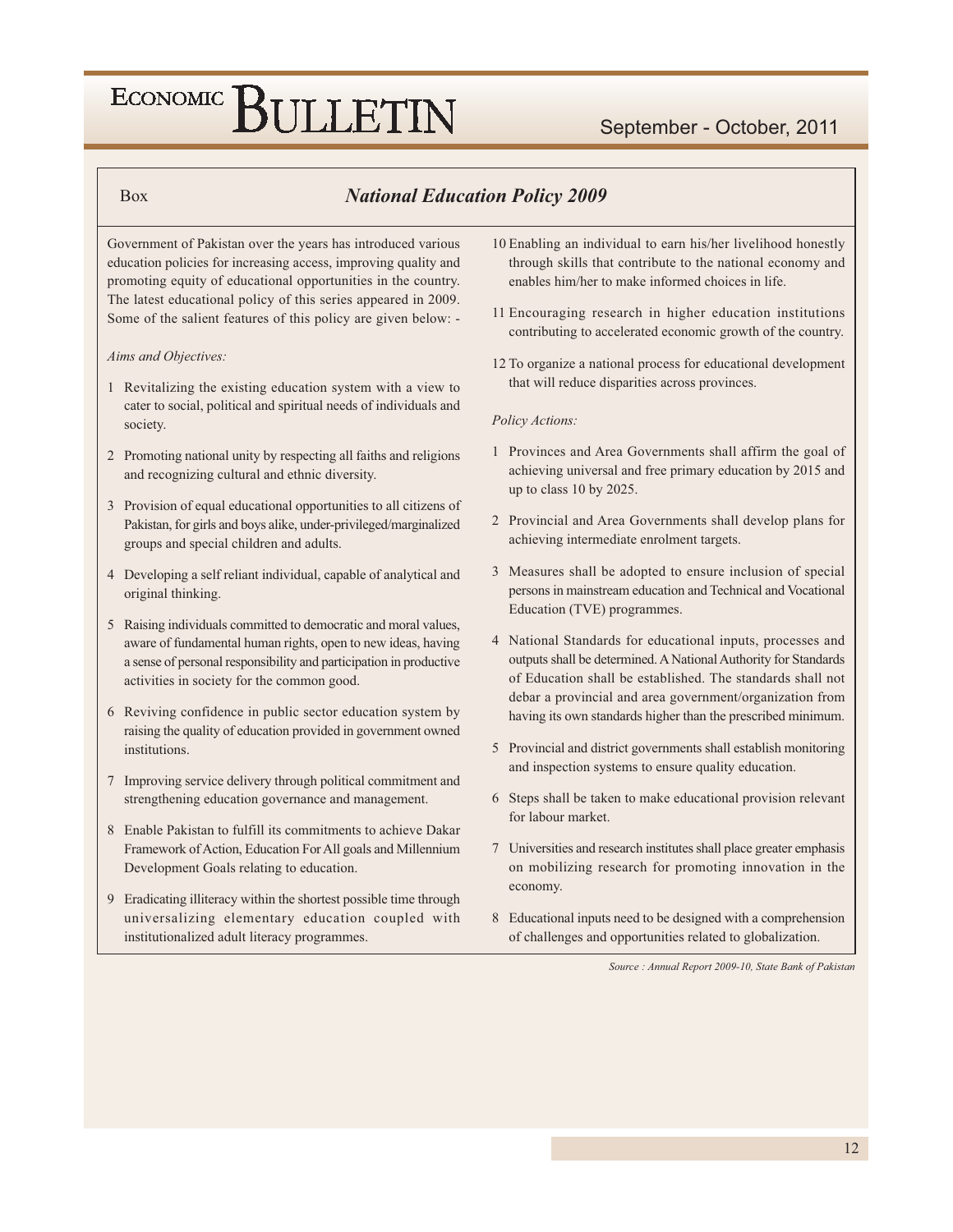### **Half Yearly Performance of Selected Commercial Banks <sub>(Rs. Bn)</sub>**

|                            | National<br>Bank of<br>Pakistan | Habib Bank<br>Limited | <b>MCB</b> Bank | <b>United Bank</b><br>Limited | Allied Bank | Bank<br>Al-Falah | $\sum$<br>Standard<br>Chartered<br><b>Bank</b> |
|----------------------------|---------------------------------|-----------------------|-----------------|-------------------------------|-------------|------------------|------------------------------------------------|
| <b>Assets</b>              |                                 |                       |                 |                               |             |                  |                                                |
| June 2011                  | 1045.2                          | 991.0                 | 630.2           | 747.2                         | 487.8       | 439.5            | 345.9                                          |
| June 2010                  | 1007.9                          | 839.4                 | 534.7           | 645.2                         | 432.7       | 387.6            | 299.3                                          |
| Change June Over June      | 3.7                             | 18.1                  | 17.9            | 15.8                          | 12.7        | 13.4             | 15.6                                           |
| <b>Equity</b>              |                                 |                       |                 |                               |             |                  |                                                |
| June 2011                  | 102.2                           | 84.5                  | 75.0            | 62.3                          | 34.6        | 21.5             | 47.5                                           |
| June 2010                  | 94.4                            | 73.0                  | 67.0            | 55.0                          | 28.1        | 19.9             | 46.0                                           |
| Change June Over June      | 8.3                             | 15.8                  | 11.9            | 13.3                          | 23.1        | 8.0              | 3.3                                            |
| <b>Deposits</b>            |                                 |                       |                 |                               |             |                  |                                                |
| June 2011                  | 830.9                           | 820.9                 | 496.2           | 593.5                         | 406.3       | 369.3            | 236.2                                          |
| June 2010                  | 816.5                           | 674.8                 | 419.2           | 499.9                         | 352.6       | 315.1            | 205.7                                          |
| Change June Over June      | 1.8                             | 21.7                  | 18.4            | 18.7                          | 15.2        | 17.2             | 14.8                                           |
| <b>Advances</b>            |                                 |                       |                 |                               |             |                  |                                                |
| June 2011                  | 503.4                           | 431.6                 | 260.0           | 333.6                         | 241.7       | 198.9            | 151.7                                          |
| June 2010                  | 460.3                           | 424.8                 | 245.1           | 343.3                         | 234.0       | 198.8            | 125.8                                          |
| Change June Over June      | 9.4                             | 1.6                   | 6.1             | $-2.8$                        | 3.3         | 0.1              | 20.6                                           |
| Investment                 |                                 |                       |                 |                               |             |                  |                                                |
| June 2011                  | 271.1                           | 327.2                 | 260.2           | 269.7                         | 143.4       | 148.7            | 79.4                                           |
| June 2010                  | 243.6                           | 224.4                 | 181.8           | 169.1                         | 110.3       | 104.6            | 72.7                                           |
| Change June Over June      | 11.3                            | 45.8                  | 43.1            | 59.5                          | 30.0        | 42.2             | 9.2                                            |
| <b>Interest Income</b>     |                                 |                       |                 |                               |             |                  |                                                |
| June 2011                  | 46.9                            | 45.2                  | 32.8            | 34.1                          | 24.6        | 21.4             | 15.2                                           |
| June 2010                  | 43.7                            | 39.0                  | 26.4            | 28.5                          | 21.8        | 18.5             | 13.7                                           |
| Change June Over June      | 7.3                             | 15.9                  | 24.2            | 19.6                          | 12.8        | 15.7             | 10.9                                           |
| <b>Interest Expense</b>    |                                 |                       |                 |                               |             |                  |                                                |
| June 2011                  | 24.2                            | 19.0                  | 10.6            | 14.7                          | 12.2        | 12.5             | 5.5                                            |
| June 2010                  | 23.0                            | 17.0                  | 8.7             | 11.9                          | 11.3        | 12.2             | 5.2                                            |
| Change June Over June      | 5.2                             | 11.8                  | 21.8            | 23.5                          | $8.0\,$     | 2.5              | 5.8                                            |
| <b>Net Income</b>          |                                 |                       |                 |                               |             |                  |                                                |
| June 2011                  | 22.7                            | 26.2                  | 22.2            | 19.3                          | 12.4        | 8.8              | 9.7                                            |
| June 2010                  | 20.7                            | 22.0                  | 17.7            | 16.6                          | 10.6        | 6.3              | 8.5                                            |
| Change June Over June      | 9.7                             | 19.1                  | 25.4            | 16.3                          | 17.0        | 39.7             | 14.1                                           |
| <b>Non Interest Income</b> |                                 |                       |                 |                               |             |                  |                                                |
| June 2011                  | 9.8                             | 6.5                   | 4.2             | 5.9                           | 3.0         | 2.7              | 3.1                                            |
| June 2010                  | 8.3                             | 5.5                   | 3.0             | 4.7                           | 2.6         | 2.2              | 3.0                                            |
| Change June Over June      | 18.1                            | 18.2                  | 40.0            | 25.5                          | 15.4        | 22.7             | 3.3                                            |
| <b>Admin Expenses</b>      |                                 |                       |                 |                               |             |                  |                                                |
| June 2011                  | 14.4                            | 13.2                  | 7.2             | 9.7                           | 6.4         | 6.8              | 7.1                                            |
| June 2010                  | 12.8                            | 11.8                  | 5.9             | 8.5                           | 5.5         | 5.9              | 6.3                                            |
| Change June Over June      | 12.5                            | 11.9                  | 22.0            | 14.1                          | 16.4        | 15.3             | 12.7                                           |
| Profit/Loss B.T            |                                 |                       |                 |                               |             |                  |                                                |
| June 2011                  | 11.7                            | 14.5                  | 16.2            | 10.2                          | 7.6         | 3.1              | 2.7                                            |
| June 2010                  | 11.6                            | 12.1                  | 12.2            | 8.6                           | 5.5         | 1.6              | 2.1                                            |
| Change June Over June      | 0.9                             | 19.8                  | 32.8            | 18.6                          | 38.2        | 93.8             | 28.6                                           |
| Profit/Loss A.T            |                                 |                       |                 |                               |             |                  |                                                |
| June 2011                  | 8.1                             | 9.3                   | 10.6            | 6.7                           | 5.0         | 1.9              | 1.7                                            |
| June 2010                  | 7.8                             | 7.4                   | 7.9             | 5.2                           | 3.6         | 1.1              | $1.4\,$                                        |
| Change June Over June      | 3.8                             | 25.7                  | 34.2            | 28.8                          | 38.9        | 72.7             | 21.4                                           |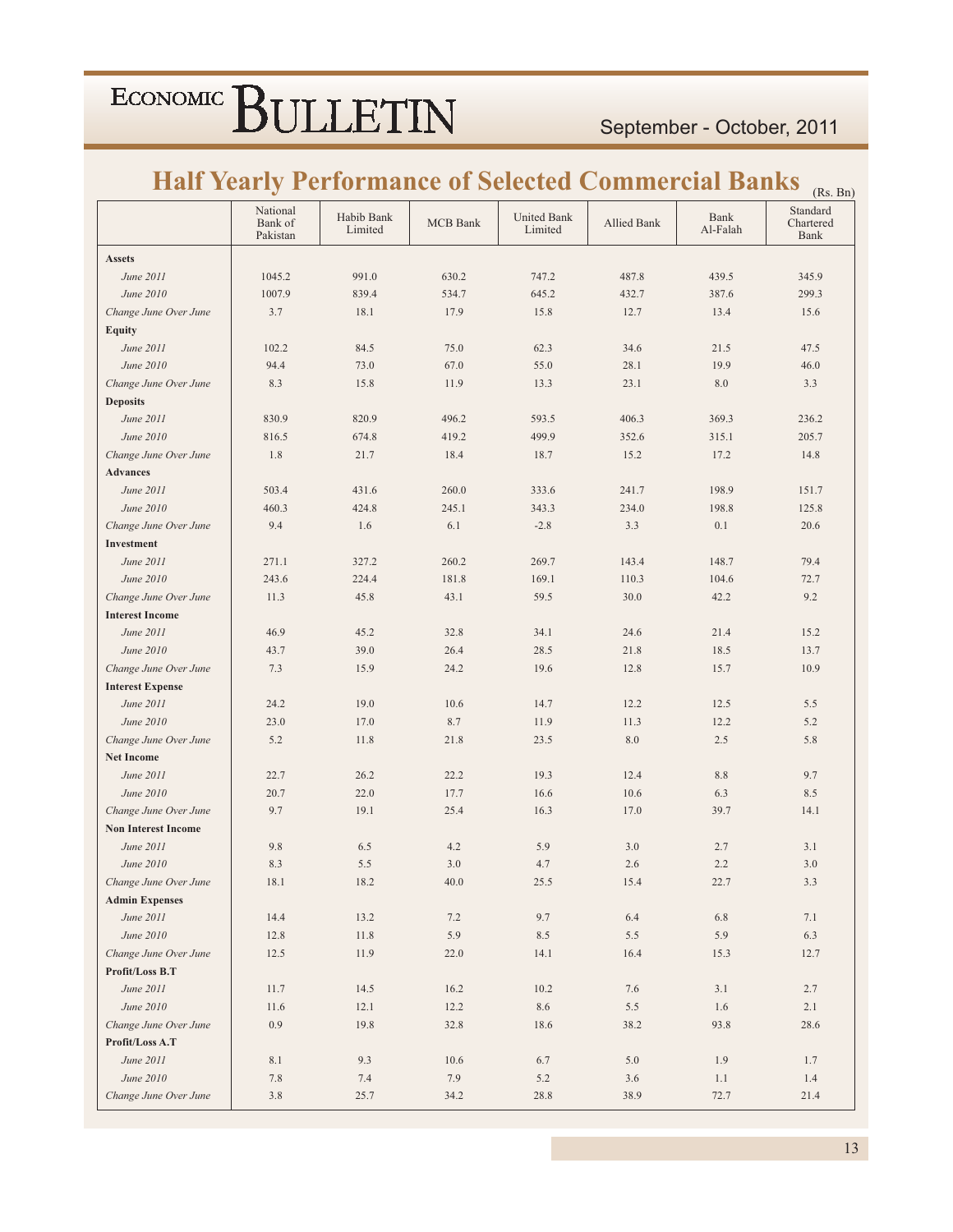#### September - October, 2011

|                            |                  |                             |                                              |                |                           |                           |                    |                  | (Rs. Bn)          |
|----------------------------|------------------|-----------------------------|----------------------------------------------|----------------|---------------------------|---------------------------|--------------------|------------------|-------------------|
|                            | Askari Bank      | Bank<br>Al-Habib<br>Limited | Habib<br>Metropolitan<br><b>Bank Limited</b> | Faysal<br>Bank | Meezan<br>Bank<br>Limited | Soneri<br>Bank<br>Limited | <b>NIB</b><br>Bank | Summit<br>Bank   | Bank of<br>Khyber |
| <b>Assets</b>              |                  |                             |                                              |                |                           |                           |                    |                  |                   |
| June 2011                  | 329.4            | 338.8                       | 264.3                                        | 287.6          | 173.4                     | 128.5                     | 163.4              | 107.8            | 60.2              |
| June 2010                  | 280.0            | 281.8                       | 235.9                                        | 178.2          | 136.5                     | 102.7                     | 179                | 41.4             | 45.9              |
| Change June Over June      | 17.6             | 20.2                        | 12.0                                         | 61.4           | 27.0                      | 25.1                      | $-8.7$             | 160.4            | 31.2              |
| <b>Equity</b>              |                  |                             |                                              |                |                           |                           |                    |                  |                   |
| June 2011                  | 15.6             | 15.3                        | 22.4                                         | 17.4           | 12.1                      | 9.8                       | 12.3               | 5.6              | 6.1               |
| June 2010                  | 14.6             | 12.8                        | 19.6                                         | 13.1           | 9.8                       | 9.6                       | 15.5               | 3.9              | 5.3               |
| Change June Over June      | 6.8              | 19.5                        | 14.3                                         | 32.8           | 23.5                      | 2.1                       | $-20.6$            | 43.6             | 15.1              |
| <b>Deposits</b>            |                  |                             |                                              |                |                           |                           |                    |                  |                   |
| June 2011                  | 274.7            | 279.6                       | 182.3                                        | 203.1          | 148.2                     | 92.8                      | 91.0               | 89.4             | 45.4              |
| June 2010                  | 221.8            | 266.1                       | 151.3                                        | 136.4          | 114.5                     | 81.0                      | 99.3               | 32.7             | 30.8              |
| Change June Over June      | 23.9             | 5.1                         | 20.5                                         | 48.9           | 29.4                      | 14.6                      | $-8.4$             | 173.4            | 47.4              |
| <b>Advances</b>            |                  |                             |                                              |                |                           |                           |                    |                  |                   |
| June 2011                  | 147.6            | 118.5                       | 114.4                                        | 142.6          | 47.8                      | 54.5                      | 67.7               | 59.0             | 21.8              |
| June 2010                  | 144.9            | 114.7                       | 102.3                                        | 92.9           | 45.6                      | 49.4                      | 86.4               | 20.8             | 18.8              |
| Change June Over June      | 1.9              | 3.3                         | 11.8                                         | 53.5           | 4.8                       | 10.3                      | $-21.6$            | 183.7            | 16.0              |
| Investment                 |                  |                             |                                              |                |                           |                           |                    |                  |                   |
| June 2011                  | 125.6            | 180.7                       | 116.4                                        | 101.8          | 88.5                      | 55.8                      | 59.9               | 26.4             | 29.3              |
| June 2010                  | 78.3             | 130.4                       | 104.5                                        | 59.2           | 25.4                      | 34.6                      | 50.1               | 13.3             | 18.7              |
| Change June Over June      | 60.4             | 38.6                        | 11.4                                         | 72.0           | 248.4                     | 61.3                      | 19.6               | 98.5             | 56.7              |
| <b>Interest Income</b>     |                  |                             |                                              |                |                           |                           |                    |                  |                   |
| June 2011                  | 16.0             | 16.8                        | 12.9                                         | 13.8           | 8.5                       | 6.1                       | 6.7                | 4.4              | 3.0               |
| June 2010                  | 13.3             | 13.1                        | 11.6                                         | 8.7            | 6.0                       | 4.9                       | 9.0                | 3.6              | 1.8               |
| Change June Over June      | 20.3             | 28.2                        | 11.2                                         | 58.6           | 41.7                      | 24.5                      | $-25.6$            | 22.2             | 66.7              |
| <b>Interest Expenses</b>   |                  |                             |                                              |                |                           |                           |                    |                  |                   |
| June 2011                  | 11.0             | 10.2                        | 9.2                                          | 9.3            | 4.2                       | 4.3                       | 5.8                | 4.0              | 1.9               |
| June 2010                  | 8.5              | 8.1                         | 8.1                                          | 6.0            | 3.0                       | 3.5                       | 6.9                | 2.9              | 1.3               |
| Change June Over June      | 29.4             | 25.9                        | 13.6                                         | 55.0           | 40.0                      | 22.9                      | $-15.9$            | 37.9             | 46.2              |
| <b>Net Income</b>          |                  |                             |                                              |                |                           |                           |                    |                  |                   |
| June 2011                  | 5.0              | 6.6                         | 3.6                                          | 4.4            | 4.3                       | 1.8                       | 0.9                | 0.4              | 1.1               |
| June 2010                  | 4.8              | 5.0                         | 3.4                                          | 2.7            | 3.0                       | 1.4                       | 2.0                | 0.7              | 0.5               |
| Change June Over June      | 4.2              | 32.0                        | 5.9                                          | 63.0           | 43.3                      | 28.6                      | $-55.0$            | $-42.9$          | 120.0             |
| <b>Non Interest Income</b> |                  |                             |                                              |                |                           |                           |                    |                  |                   |
| June 2011                  | 1.4              | 1.3                         | 2.6                                          | 2.6            | 1.1                       | 1.0                       | $0.8\,$            | 0.2              | 0.2               |
| June 2010                  | 1.4              | 1.0                         | 2.1                                          | 2.0            | 0.9                       | 0.6                       | 1.0                | $0.2\,$          | $0.4\,$           |
| Change June Over June      | $\boldsymbol{0}$ | 30.0                        | 23.8                                         | 30.0           | 22.2                      | 66.7                      | $-20.0$            | $\boldsymbol{0}$ | $-50.0$           |
| <b>Adman Expenses</b>      |                  |                             |                                              |                |                           |                           |                    |                  |                   |
| June 2011                  | 4.1              | 3.7                         | 2.5                                          | 5.6            | 2.9                       | 1.6                       | 2.3                | 1.8              | 0.6               |
| June 2010                  | 3.9              | 2.9                         | $2.0\,$                                      | 2.5            | 2.2                       | 1.2                       | 3.2                | $1.4\,$          | 0.4               |
| Change June Over June      | 5.1              | 27.6                        | 25.0                                         | 124.0          | 31.8                      | 33.3                      | $-28.1$            | 28.6             | $50.0\,$          |
| Profit/Loss B.T            |                  |                             |                                              |                |                           |                           |                    |                  |                   |
| June 2011                  | 1.1              | 2.4                         | $2.0\,$                                      | 1.3            | $2.0\,$                   | 0.7                       | $-3.8$             | $-2.0$           | $0.7\,$           |
| June 2010                  | 1.1              | 2.7                         | 2.1                                          | $1.5\,$        | $1.2\,$                   | $0.3\,$                   | $-2.3$             | $-1.5$           | $0.4\,$           |
| Change June Over June      | $\boldsymbol{0}$ | $-11.1$                     | $-4.8$                                       | $-13.3$        | 66.7                      | 133.3                     | 65.2               | 33.3             | 75.0              |
| Profit/Loss A.T            |                  |                             |                                              |                |                           |                           |                    |                  |                   |
| June 2011                  | 0.7              | $2.1\,$                     | 1.4                                          | $0.8\,$        | 1.4                       | 0.5                       | $-1.4$             | $-1.5$           | 0.5               |
| June 2010                  | 0.7              | 1.6                         | 1.5                                          | 1.7            | $0.7\,$                   | $-0.2$                    | $-1.9$             | $-1.1$           | 0.3               |
| Change June Over June      | 0.0              | 31.3                        | $-6.7$                                       | $-52.9$        | 100.0                     | $-350.0$                  | $-26.3$            | 36.4             | 66.7              |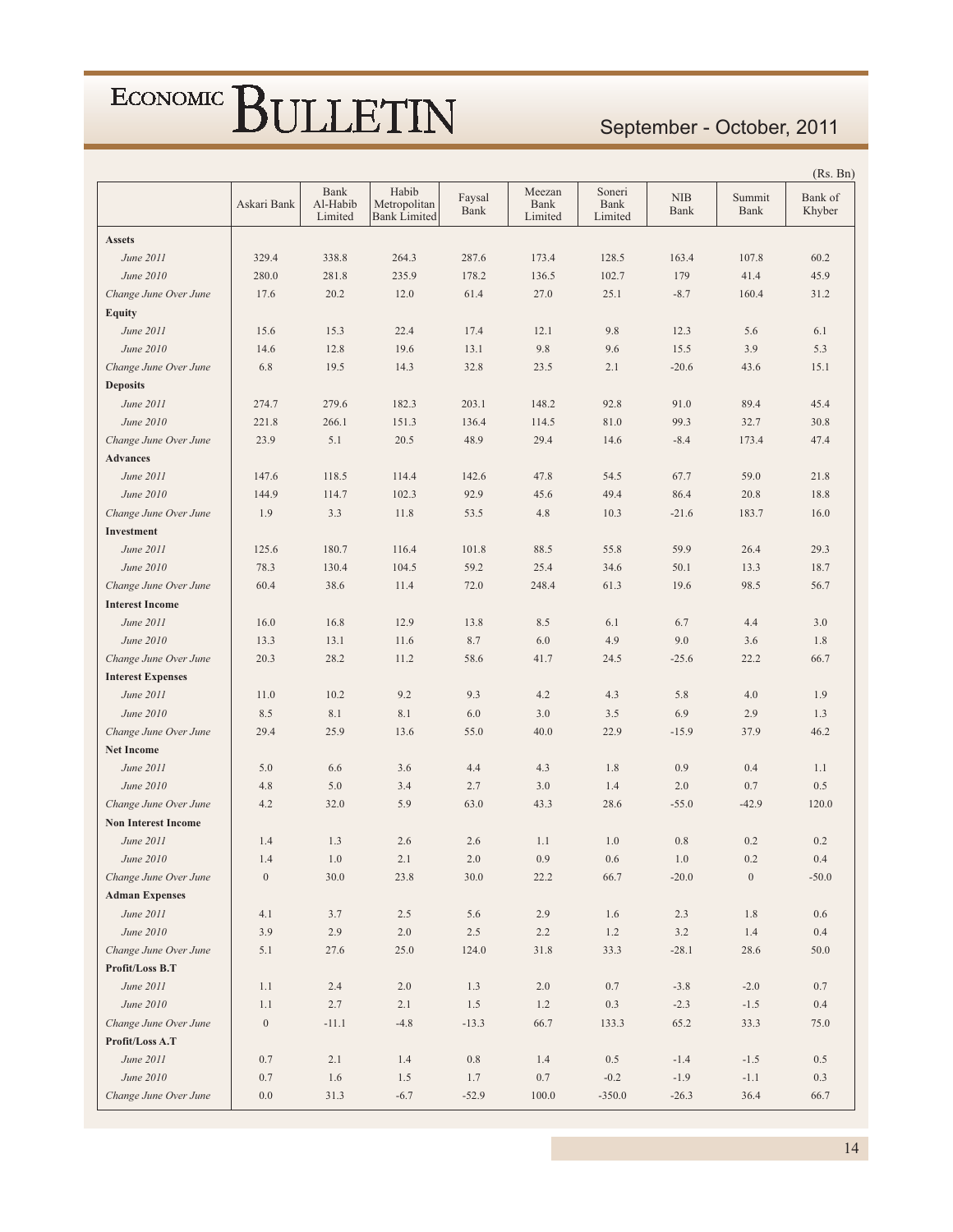#### September - October, 2011

|                            |          |                 |                  |                     |                               | (Rs. Bn)  |
|----------------------------|----------|-----------------|------------------|---------------------|-------------------------------|-----------|
|                            | Citibank | <b>Barclays</b> | <b>HSBC</b> Bank | Deutsche Bank<br>AG | Oman<br>International<br>Bank | Tokyo     |
| <b>Assets</b>              |          |                 |                  |                     |                               |           |
| June 2011                  | 94.5     | 53.4            | 63.5             | 19.8                | 4.1                           | 9.7       |
| June 2010                  | 86.2     | 44.5            | 54.8             | 16.8                | 3.9                           |           |
| Change June Over June      | 9.6      | 20.0            | 15.9             | 17.9                | 5.1                           |           |
| <b>Equity</b>              |          |                 |                  |                     |                               |           |
| June 2011                  | 10.2     | 6.6             | 6.7              | 5.9                 | 3.0                           | 4.8       |
| June 2010                  | 8.9      | 6.8             | 5.8              | 5.0                 | 2.9                           |           |
| Change June Over June      | 14.6     | $-2.9$          | 15.5             | 18.0                | 3.4                           |           |
| <b>Deposits</b>            |          |                 |                  |                     |                               |           |
| June 2011                  | 64.2     | 40.4            | 49.6             | 10.2                | 0.6                           | 2.9       |
| June 2010                  | 57.5     | 33.0            | 42.6             | 7.6                 | 0.7                           |           |
| Change June Over June      | 11.7     | 22.4            | 16.4             | 34.2                | $-14.3$                       |           |
| <b>Advances</b>            |          |                 |                  |                     |                               |           |
| June 2011                  | 20.6     | 19.7            | 22.1             | 3.4                 | 0.4                           | 2.4       |
| June 2010                  | 22.3     | 16.5            | 21.4             | 2.3                 | 0.4                           |           |
| Change June Over June      | $-7.6$   | 19.4            | 3.3              | 47.8                | 0.0                           |           |
| Investment                 |          |                 |                  |                     |                               |           |
| June 2011                  | 43.1     | 23.5            | 19.0             | 2.4                 |                               |           |
| June 2010                  | 33.1     | 19.4            | 6.2              | 0.9                 |                               |           |
| Change June Over June      | 30.2     | 21.1            | 206.5            | 166.7               |                               |           |
| <b>Interest Income</b>     |          |                 |                  |                     |                               |           |
| June 2011                  | 5.1      | 2.7             | 2.9              | $0.8\,$             | 0.03                          | 0.3       |
| June 2010                  | 4.4      | 2.2             | 2.3              | 0.6                 | 0.04                          | 0.3       |
| Change June Over June      | 15.9     | 22.7            | 26.1             | 33.3                | $-25.0$                       | 0.0       |
| <b>Interest Expenses</b>   |          |                 |                  |                     |                               |           |
| June 2011                  | 2.4      | 1.7             | 1.5              | 0.3                 | 0.04                          | 0.2       |
| June 2010                  | 2.0      | 1.3             | 1.3              | 0.1                 | 0.04                          | 0.2       |
| Change June Over June      | 20.0     | 30.8            | 15.4             | 200.0               | 0.0                           | $0.0\,$   |
| <b>Net Income</b>          |          |                 |                  |                     |                               |           |
| June 2011                  | 2.7      | 1.0             | 1.4              | 0.5                 | 0.008                         | 0.04      |
| June 2010                  | 2.4      | 0.8             | 1.0              | 0.5                 | 0.007                         | 0.05      |
| Change June Over June      | 12.5     | 25              | 40               | $\mathbf{0}$        | 14.3                          | $-20.0$   |
| <b>Non Interest Income</b> |          |                 |                  |                     |                               |           |
| June 2011                  | $0.8\,$  | 0.3             | 0.6              | 0.4                 | 0.007                         | 0.06      |
| June 2010                  | 1.1      | 0.2             | 0.5              | 0.6                 | 0.005                         | 0.02      |
| Change June Over June      | $-27.3$  | 50.0            | $20.0\,$         | $-33.3$             | 40.0                          | 200.0     |
| <b>Adman Expenses</b>      |          |                 |                  |                     |                               |           |
| June 2011                  | $2.0\,$  | $1.0\,$         | 1.3              | $0.4\,$             | 0.002                         | $0.07\,$  |
| June 2010                  | $1.8\,$  | $1.2$           | 0.9              | 0.4                 | 0.003                         | $0.06\,$  |
| Change June Over June      | 11.1     | $-16.7$         | 44.4             | $0.0\,$             | $-33.3$                       | 16.7      |
| Profit/Loss B.T            |          |                 |                  |                     |                               |           |
| June 2011                  | 1.4      | 0.1             | 0.7              | $0.5\,$             | 0.001                         | 0.04      |
| June 2010                  | 0.4      | $0.8\,$         | 0.4              | 0.6                 | 0.003                         | 0.02      |
| Change June Over June      | 250.0    | $-87.5$         | 75.0             | $-16.7$             | $-66.7$                       | $100.0\,$ |
| Profit/Loss A.T            |          |                 |                  |                     |                               |           |
| June 2011                  | $1.1\,$  | 0.09            | $0.4\,$          | 0.3                 | 0.001                         | 0.03      |
| June 2010                  | $0.2\,$  | $-0.5$          | 0.3              | 0.4                 | 0.003                         | $0.01\,$  |
| Change June Over June      | 450.0    | $-118.0$        | 33.3             | $-25.0$             | $-66.7$                       | 200.0     |
|                            |          |                 |                  |                     |                               |           |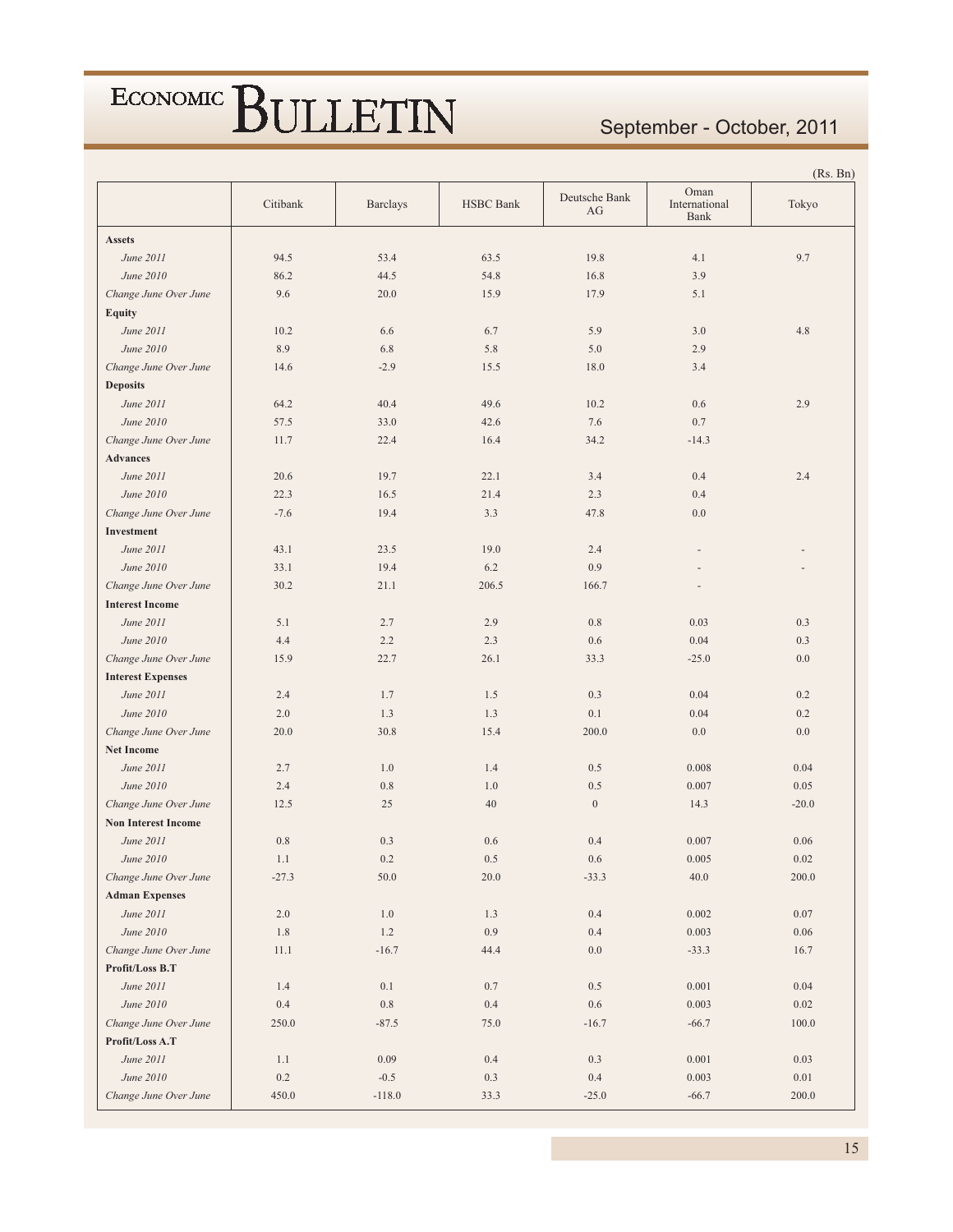**State Bank of Pakistan Lowers Discount Rate** 

In its Monetary Policy decision on October 8, the State Bank of Pakistan (SBP) decided to reduce its policy rate by 150 basis points to 12 percent for the next two months, a move that is likely to reduce borrowings costs throughout the economy. The rate has been cut because of declining inflation and the likelihood of meeting the FY12 inflation target and the need to support private sector credit and investment growth.

CPI inflation in September 2011 at 10.5 percent was lower against a high of 15.5 percent in December 2010. Government borrowings from the SBP have been contained. By end March 2011, the government even replaced some SBP debt by borrowing from commercial banks. As borrowings from commercial banks rose, banks' investments ings from mainly in government securities jumped to 30.4 percent of banks' assets, compared with 19.3 percent in December 2008. Meanwhile, share of advances has declined from 60.8 percent to 52.0 percent during the past two years. The Quarterly Performance Review of the banking system for December 2010 states, "on the supply side, banks have shown a preference for maintaining liquidity rather than increasing exposure to the private sector."

> Earlier in July 2011 the discount rate was cut by 50 bps after keeping it on the higher side since 2008 to fight double digit inflation. It was felt that inflation would remain in line with the announced target and "no adjustment" in the interest rate would have entailed further tightening of monetary policy in real terms, which is not warranted given the decline in private investment," stated the Monetary Policy statement, July 2011.

Interest rates reduced

Borrow-

commercial banks

> With the discount rate being a benchmark rate for all interest rates in the economy, KIBOR has fallen, the cut off yield on Pakistan Investment Bonds (PIBs) have been reduced, and the trade and industry leaders have urged

the State Bank to cut export refinance rate which was last fixed at 10 percent on December 10, 2010. The KIBOR offer rate has been cut, following the lowering of the discount rate.

**KIBOR Offer Rate** 

|         |                  | $(\ln \frac{\nu_0}{\nu})$ |
|---------|------------------|---------------------------|
|         | October 17, 2011 | October 7, 2011           |
| 6 month | 11.96            | 12.91                     |
| 1 year  | 12.27            | 13.19                     |
| 2 year  | 12.36            | 13.29                     |
| 3 year  | 12.40            | 13.35                     |

Source: SBP Website

Yield on PIBs has witnessed a sizeable fall in the auction on October 12, 2011.

 $(\text{In } \%)$ 

|              | October 12, 2011 |                 |
|--------------|------------------|-----------------|
| 10 year PIBs | 12.24            | drop of 101 bps |
| 3 year PIBs  | 12.15            | drop of 107 bps |
| 5 year PIBs  | 12.19            | drop of 107 bps |

Banks would now start to show inclination towards lending to the private sector, which hitherto has been sluggish. The advances deposit ratio of commercial banks operating in Pakistan has fallen from 73.6 percent in

ADR falls 2008 to 60 percent by December 2010, but was at 62 percent by June, 2011. Growing borrowing needs of the government with consequent supply of risk free securities at attractive rates provided additional excuse for banks' lack of risk appetite.

> Change in the discount rate would have an impact on rates banks charge their clients, as a lower rate charged by the central bank, allows banks to reduce their rates. Lower borrowing costs translate to expanded economic activity. It will take a month or more for the new set of data on monetary aggregates, which would show if banks have started to lend more to the private sector after the rate cut.

> For the banks, there will be a decline in the income they earn by investing in Government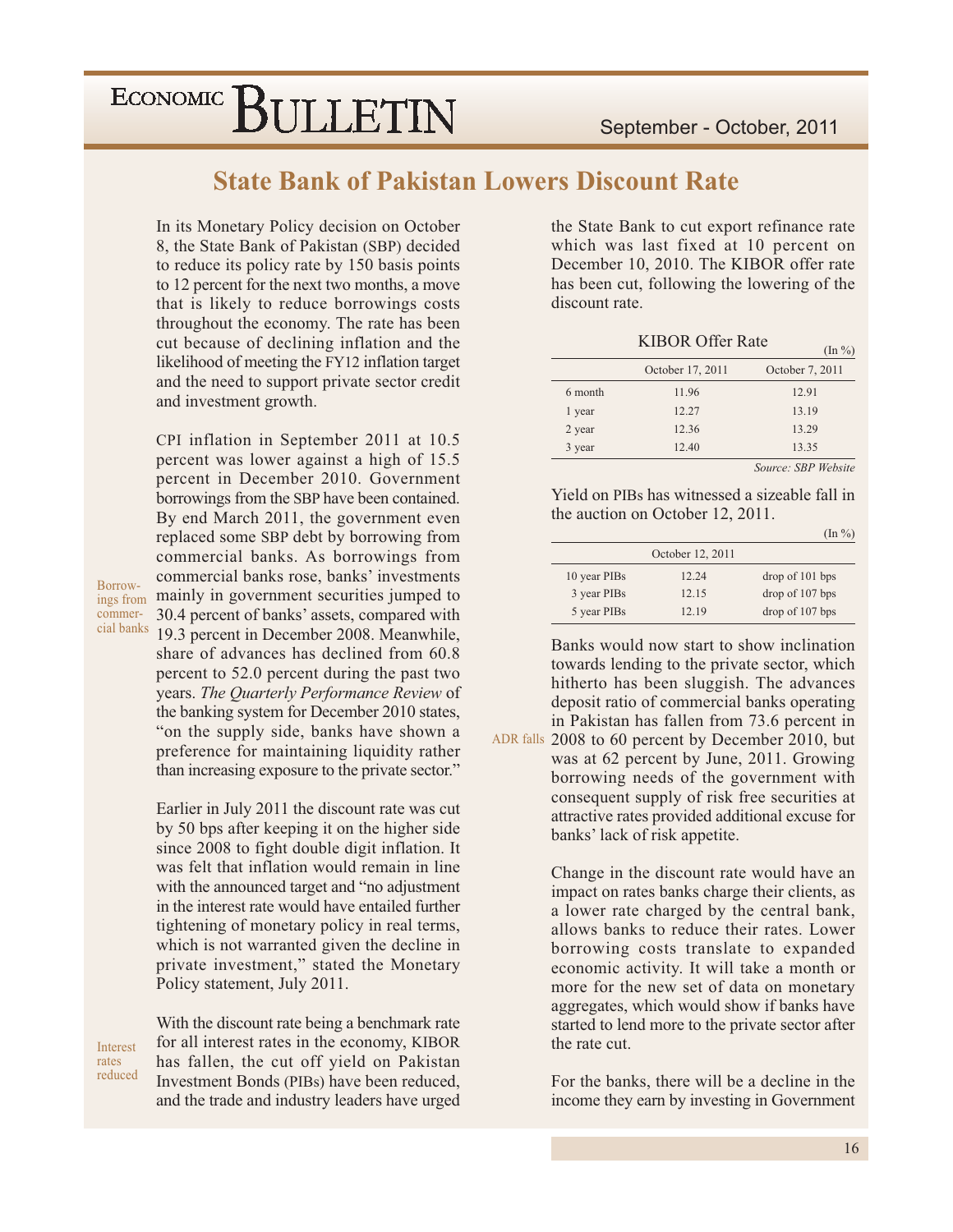treasury bills, after a cut in the policy rate, and the subsequent adjustments that followed with cuts in other interest rates.

There is a positive outcome also for the banking sector. The high mark up rates alongwith challenging economic conditions have led to a build up of non-performing loans which had risen to 14.7 percent of total loans by end December 2010. Banks had become risk averse and were shy of venturing into risky lending opportunities. Banks were investing in government papers and lending to the private sector had slowed down. Any cut in lending costs will have a positive impact on credit flows.

The policy rate cut will however, provide some fiscal space to the government, by reducing the cost of debt servicing. Servicing of domestic debt was in FY11 estimated at Rs653.6 billion, consuming 28.5 percent of current expenditure and for FY12 it has been budgeted at Rs714.6 billion.

In the Monetary Policy Statement announced on November 30, 2011, the State Bank of Pakistan after giving due consideration to the prevailing conditions in the economy, the emerging risks to macroeconomic stability and the need to revive growth, decided to keep the policy rate unchanged at 12 percent.

Though year-on-year CPI inflation has come down and may meet the target of 12 percent for FY12, it is uncertain if it will come down to single digit level in FY13. This will largely depend on government borrowings from the banking system. During the period July 1-November 18, 2011, the government borrowed Rs255 billion from scheduled banks and Rs62 billion from State Bank of Pakistan. Private sector demand for credit has remained sluggish but may pick in the coming months with a decrease in policy rate.

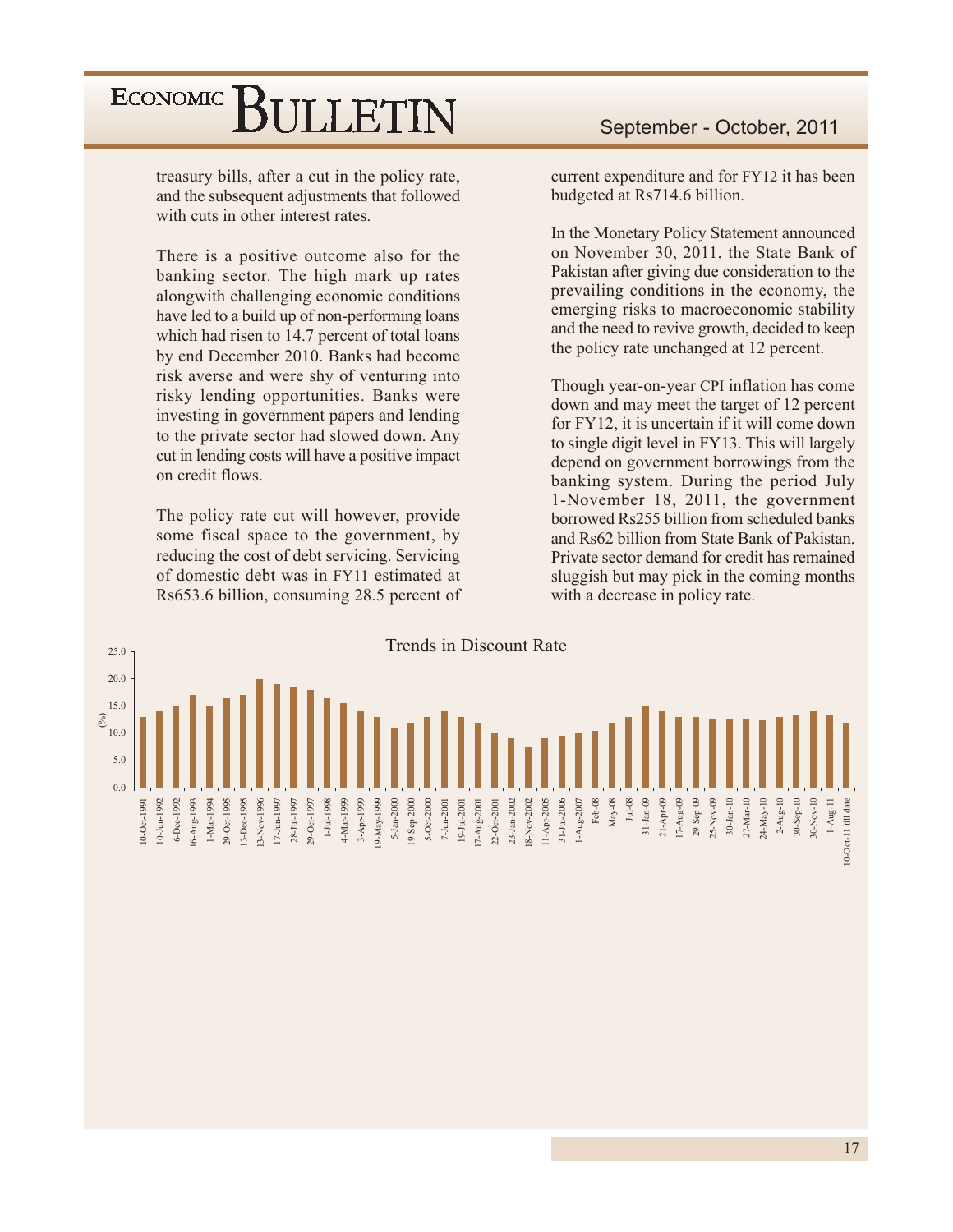### **Market Analysis**

Market

mixed

Market Review - September to October 2011

The market during the period was mixed. Overall, the KSE-100 Index during September to October, 2011 gained 798 points or 7.2 percent to close at 11,868 on average daily turnover of 81.78m shares.

KSE-100 Index (July-August 2011)



The market continued its recovery which began near the end of August into the first three weeks of September. Foreign portfolio inflow and improving security situation in Karachi on the back of Supreme Court's suo moto action and Rangers-led crackdown was the impetus for the recovery in the market during this period. In addition, the low inflation figure of 11.56 percent reported for August 2011 led to bullish sentiments among investors that a deeper rate cut by the SBP was possible in its upcoming policy statement in October. However, during this period, the market turnover was erratic. The KSE-100 Index improved by 781 points from the beginning of the month to September 21 to close at 11,851.

Market

shows recovery

> From September 22 to 26, the equity bourses experienced a correction because of profit taking by both local and foreign investors, negative spillover impact from global equity selling pressure and some tension between the US and Pakistan. The KSE-100 Index shed 586 points or 4.95 percent to 11,265 during these 4 sessions.

There was a modest bounce back in the dying days of the month due to reports of back channel diplomacy in play trying to diffuse the tension between the U.S. and Pakistan and news of a rate cut for new NSS investments. In addition, the rebound in the Index was being led by buying activity in fertilizer and oil stocks on the back of higher earnings expectations for the upcoming quarterly result season. In the last 4 sessions of the month, the KSE-100 gained 496 points or 4.28 percent to end the quarter at 11,761 on September 30.

The market was mixed during the first week of October ahead of the Monetary Policy Statement scheduled for Saturday October 8. Average daily volume was lower by 9.29 percent during the week (75.50m shares) compared to the final week of September when it averaged 83.23m shares. The Index was up by 91.87 points (0.78 percent WoW) to close at 11,853 on October 7. The market began the week on October 3 on a slightly negative note as the KSE-100 Index dropped 53 points to close at 11,708. The main factors behind the fall were the decline in global equity markets and concerns over the power riots in Punjab.

Fortunately, the Index staged a significant bounce back the following day on the back of buying interest in fertilizer stocks because of the PKR 174 per bag (exclusive of GST) hike in urea price by ENGRO, again due to gas curtailment by SNGPL and on the back of lower inflation data for September 2011 leading to high expectations of a deep rate cut by the SBP on October 8. The KSE-100 Index jumped by 225 points to end October 4 at 11,933. The market experienced some profit taking on October 5 and 6 especially in fertilizer stocks while on the other hand, some banking stocks saw buying activity due to the power sector debt conversion to government securities.

The KSE-100 Index shed 94 points over 2 days to close on October 6 at 11,839. In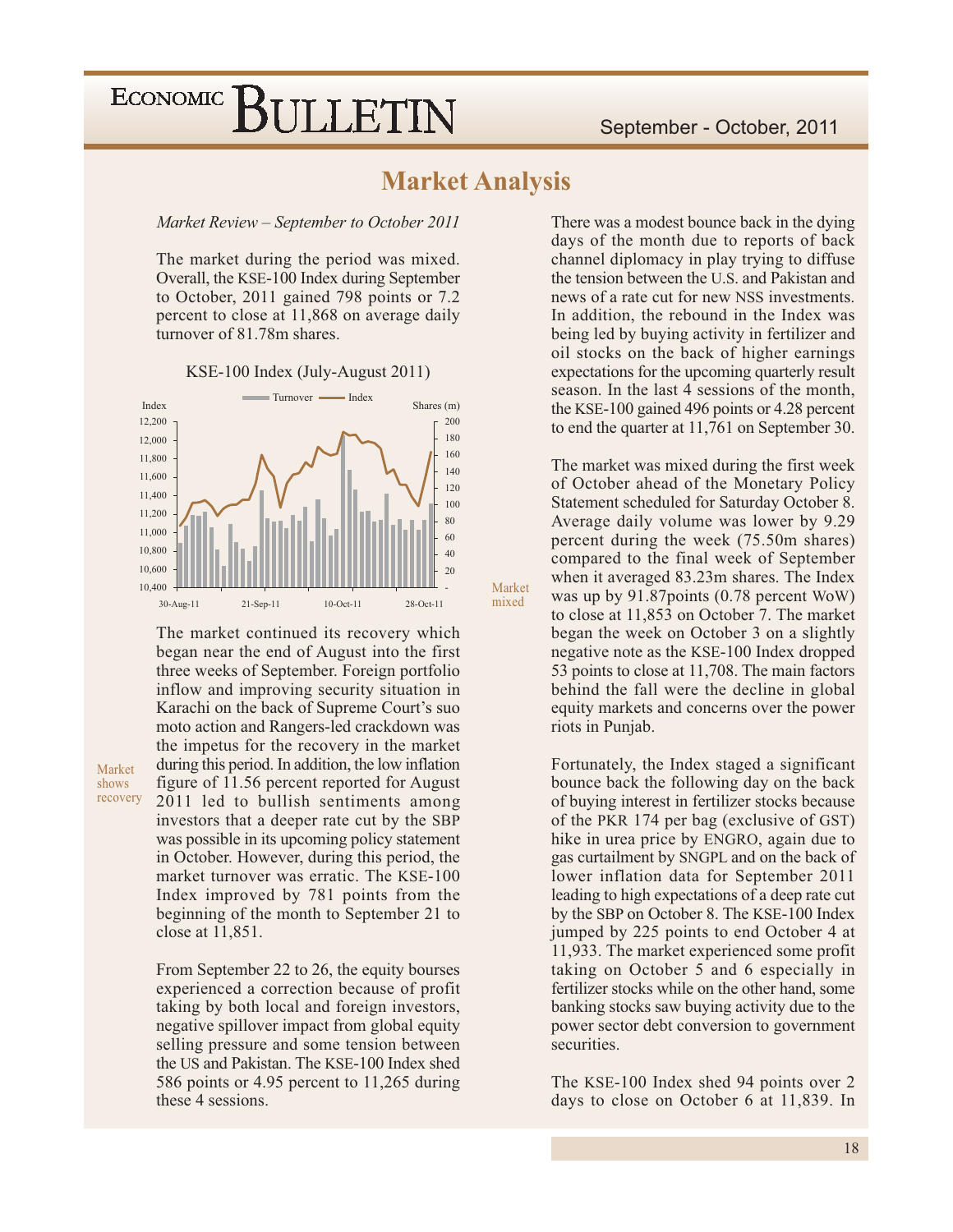addition, the flat activity during this period could be attributed to investors taking a cautious approach ahead of the monetary policy statement.

Market experiences profit taking

After the initial euphoria to the 150 bps rate cut by the SBP over the weekend, the market experienced profit taking for most of the second week of the month and net foreign outflow (US\$ -2.85m). Average daily volume was higher by 65.95 percent (125.29m shares) compared to the first week. The Index improved by 134.25 points (1.13 percent WoW) to 11,988 on October 14. The market had a tremendous start on October 10 as investors were exuberant over the policy rate cut of 150 bps by the State Bank of Pakistan.

Leading the way in buying activity was PTCL and dividend yield stocks from the power and fertilizer sectors. The KSE-100 Index surged by 238 points to close at 12,092 on October 10. From October 11 to 13, the KSE-100 Index shed 126 points to end Thursday, October 11 at 11,996, mainly because of profit taking activity by both local and foreign investors. Most of the selling activity took place in banking and oil stocks. It was felt by most investors that the deep cut in interest rates would hurt banks, especially the top tier such as NBP and MCB. However, fertilizer stocks witnessed buying interest due to announced price increase in urea by PKR 202 per 50kg bag by FFC and FATIMA, which led to a marginal rise in the Index on October 12. The market saw marginal gains on the last day of the week.

The bears tightened their grip on the market during the third week. Average daily volume was lower by 31.27 percent WoW to 86.11m. The KSE-100 Index was down by 462.84 points  $(-3.86$  percent WoW) to 11,525 on October 21. The market experienced selling pressure and profit taking for the first three days of the week. Selective stocks from the fertilizer and oil sectors were in the forefront of the onslaught. The news of indefinite gas

#### September - October, 2011

supply cut to fertilizer plants on the SNGPL network such as ENGRO's new plant and DAWH had a negative impact on their share prices. PPL's share price was also under pressure due to speculation that the secondary offering price to the general public would be set at a sizeable discount to its current share price. PTCL witnessed selling activity as the company announced that it would be continuing its Technical Services Agreement with Etisalat that would have a negative impact on earnings. The KSE-100 Index plunged by 347 points from October 17 to 19 to 11,640. The Index staged a minor rebound on October 20 on the back of buying activity in selective banking and oil stocks, but reverted back to selling pressure due to investor jitters over the tough talk by U.S. Secretary of State Hillary Clinton during her visit to Pakistan

Selling

pressures

The market was mixed during the last 5 sessions of the month. The Index slumped during the first three sessions as the tough message delivered by U.S. Secretary of State Hillary Clinton during her visit to Pakistan led to uncertainty over U.S.-Pakistan relations among investors. The KSE-100 Index was up by 343 points to close on October 31 at 11,868. The KSE-100 Index plunged by almost 241 points from October 25 to 27 to close at 11,283.49. The daily turnover was sluggish as compared to the previous week.

on October 20-21.

The main drivers of the slump were the uncertainty regarding US-Pak relationship, pressure from future rollover and net foreign outflow. Selling pressure was experienced across the board despite positive news flows such as the SBP liberalizing the use of FSV benefits for the banks and solid quarterly results reported by major sectors. On the other hand, the IMF has given a pessimistic economic outlook for Pakistan for the current fiscal year which added to negative sentiments. The final 2 sessions ended on a high note, however, as local buying activity in index heavy-weight stocks was witnessed on October 28 and 31.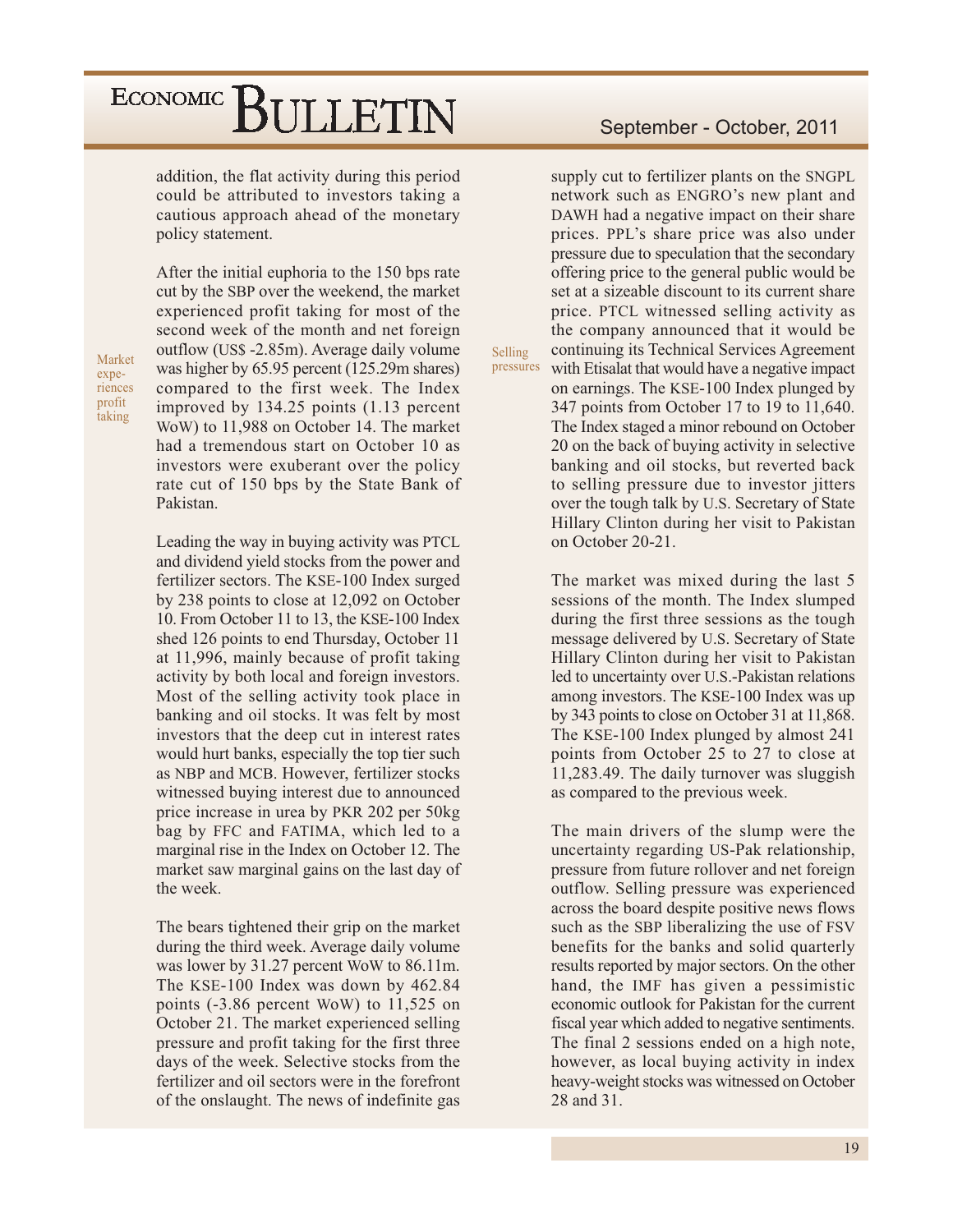The Pakistan market PE at 6.26x is trading at a 43.8 percent discount to the regional average of 11.13x. Based on dividend yield, Pakistan is the most attractive at 6.74 percent as compared to the regional average of 2.99 percent, followed by Taiwan (4.68 percent) and Thailand (4.03 percent).

Regional Valuation

#### **Regional Valuation Comparison**

| Country     | 12m F<br><b>PEx</b> | 12m F<br>Dividend Yield (%) |
|-------------|---------------------|-----------------------------|
|             |                     |                             |
| China       | 10.73               | 2.01                        |
| Hong Kong   | 9.68                | 3.27                        |
| India       | 11.23               | 1.47                        |
| Indonesia   | 12.44               | 2.55                        |
| Malaysia    | 12.67               | 3.70                        |
| Pakistan    | 6.26                | 6.74                        |
| Philippines | 12.06               | 2.83                        |
| Singapore   | 11.46               | 3.72                        |
| South Korea | 8.56                | 1.65                        |
| Taiwan      | 12.56               | 4.68                        |
| Thailand    | 9.91                | 4.03                        |

Source: Thomson One Analytics, Date: October 20, 2011

#### September - October, 2011

With the last monetary policy statement before the end of the calendar year expected near the end of November, we expect the equity market activity to be influenced by speculation over another rate cut. The October 2011 inflation figures will be released in the first week of November, which will give a sign to investors regarding the likelihood of another cut by the SBP.

Looking

Ahead

The political temperature has been rising during October on the back of street protests and political rallies by various political parties. It remains to be seen if such sustained activities will impact the capital markets. We feel that the political scenario continues to be fluid.

> (Contributed by Taurus Securities Ltd, a subsidiary of National Bank of Pakistan)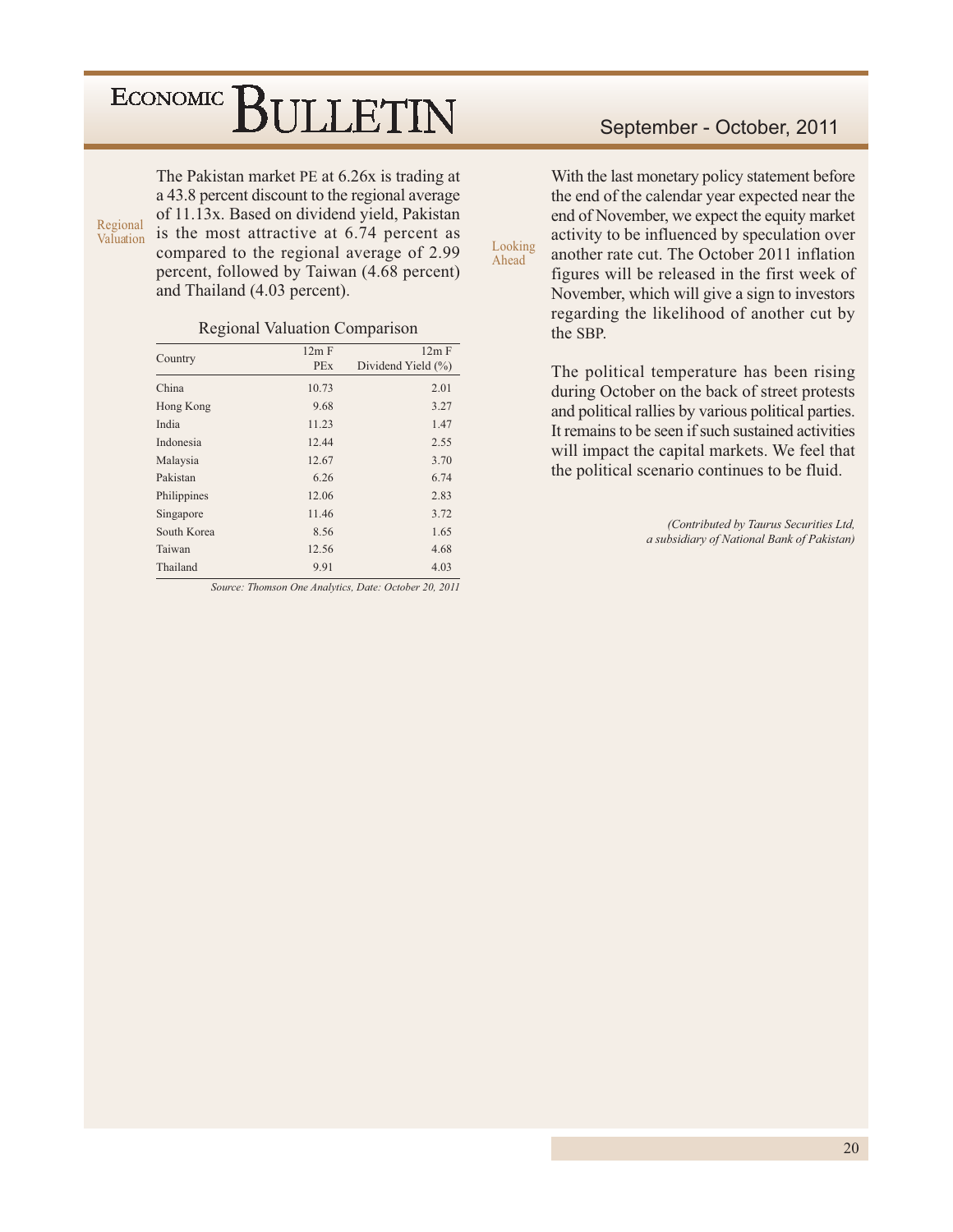### **Book/Report Reviews**

Gender Equality and Development **World Development Report 2012** The World Bank

The World Development Report 2012 discusses in detail the links between gender equality and development. While the lives of women have changed dramatically over the years and much progress has been achieved, but there are areas where the progress towards gender equality has been limited. There are still many who are poor, who are dying in childhood, in the reproductive ages and whose earnings are low. The main message of this year's Report, "is that these patterns of progress and persistence in gender equality matter, both for development outcomes and policy making. They matter because gender equality is a core development objective in its own right. Economic development is not enough to shrink all gender disparities corrective policies that focus on persisting gender gaps are essential."

The Report after giving an overview of the subject in the first chapter, takes stock of gender equality; the persistence of gender equality which shows that progress has been slow and limited for women in very poor countries, for those who are poor, even amid greater wealth, and for those who face other forms of exclusion, because of their caste, disability, location or ethnicity; what has driven progress and the role of and potential for public action.

The analysis in the earlier part of the Report points to four priority areas for public action; reducing excess female mortality; closing earnings and productivity gaps between women and men; shrinking gender differences in voice in households and in society and limiting the reproduction of gender inequality over time. Gender gaps in these four areas persist despite economic development, thus providing a strong rationale for publication.

Policy interventions to correct specific market failures have been discussed and institutional constraints that underline gender gaps. Policies have to be designed keeping societal actors and policy environment of countries in view. Multipolarity: The New Global Economy Global Development Horizons 2011 The World Bank

This is the first edition of a new report by the World Bank, which focuses on three major international economic trends: the shift in the balance of global growth from developed to emerging economies, the rise of emergingmarket firms as a force in global business, and the evolution of the international monetary system toward a multicurrency regime.

The first line of chapter states, "the global" economy of 2025 is likely to look significantly different from that of 2011. Today's emerging economies will, in real terms, account for 45 percent of global output, compared with about 37 percent in 2011." While during the period 2004-08, the US, the euro area and China served as the world's main growth poles, by 2025, emerging economies, including Brazil, India, Indonesia and Korea — along with advanced economies such as Japan and the UK are likely to join these poles in accounting for much of the world's growth activity.

The shift in economic and financial power toward the developing world is having important implications for the global corporate environment. The second chapter of the Report deals with this issue. Emerging market firms increasingly are becoming more prominent in international arena, and are an important force behind global FDI flow. The growing importance of developing-country multinationals also could increase support for establishing an effective multilateral regulatory framework for foreign investment.

The third chapter of the Report discusses the implications of ongoing changes in the dynamics of global growth and wealth for the future course of international monetary and financial arrangements. The chapter focuses on how and why currencies other than the US dollar may become international reserves, invoicing, payment and intervention currencies in the decades ahead. Looking ahead, the most likely scenario for the international monetary system is a multicurrency system centered around the US dollar, the euro and the renminbi.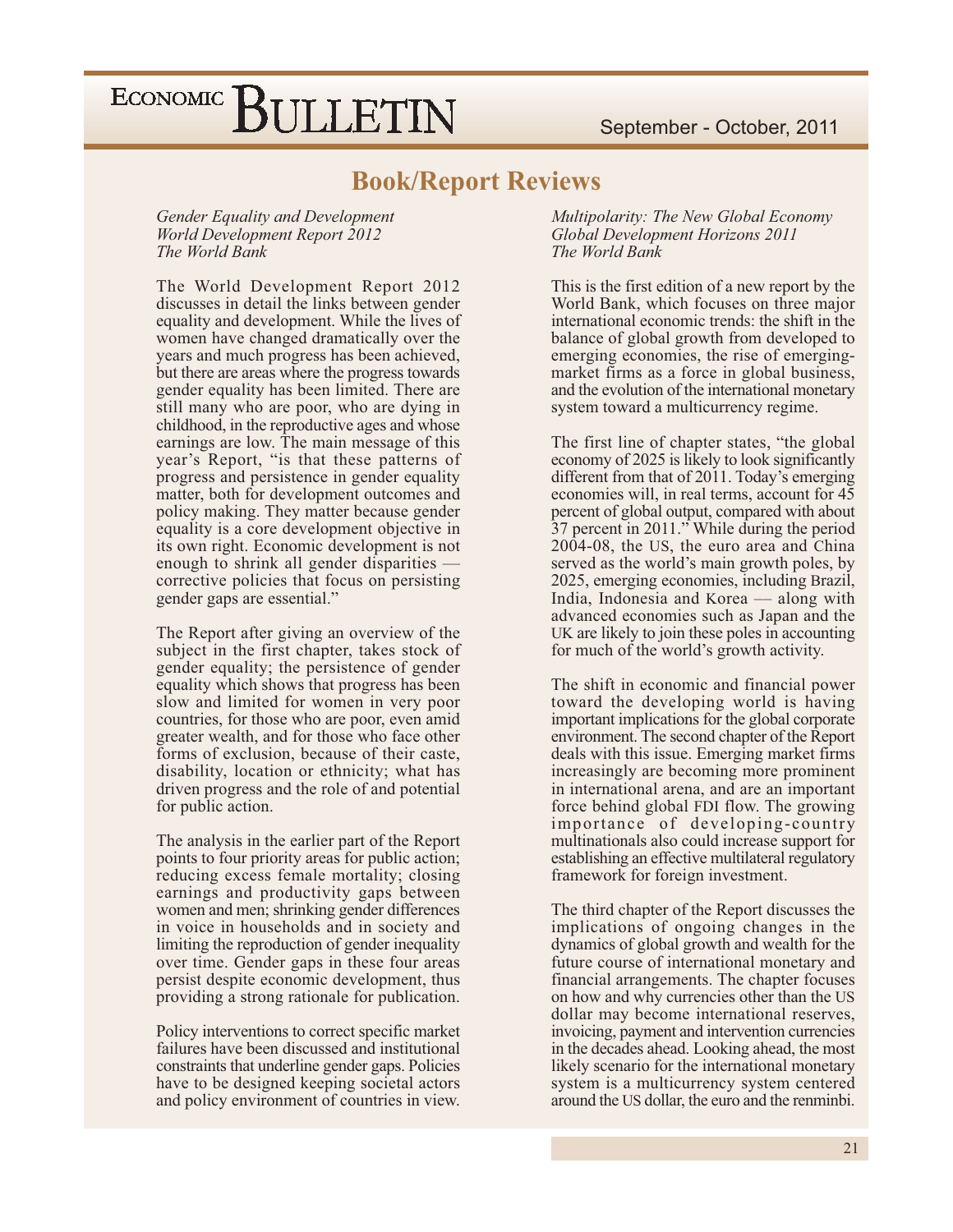Afghanistan and Pakistan Conflict, Extremism and Resistance to Modernity Riaz Mohammad Khan Oxford University Press, Karachi 2011

The mentioned book studies the development that have taken place in Afghanistan since the withdrawal of Soviet troops in February 1989. In the later part of the book the rise of extremism and religious militancy in Pakistan and the region have been discussed. Challenges must be addressed for Pakistan to survive, develop and progress. The author has attempted to weave personal experience, perspectives and evaluation into the larger narrative of events and developments relating to Afghanistan and Pakistan.

The book has been divided into three parts. Part-I is in The Afghanistan Context — the post Soviet withdrawal phase, the advent of the Taliban, post 9/11 Afghanistan, and the external powers. The last chapter in Part-I of the book, examines the interests and concerns of the major external players in the region as they relate to the continuing conflict in Afghanistan.

Part-II The Pakistan Context, focuses on religious militancy and extremism in contemporary Pakistan. The chapter also presents a brief survey of the checkered politics of Pakistan that weakens the country's institutional capacity to provide effective governance. The rise of extremist militancy in Pakistan and the region pose extremely difficult challenges for the two countries.

The concluding chapter sheds light on the opportunities that may have been missed to influence events in a more salutary direction; the nature of the current challenges in Afghanistan and Pakistan; and the stakes involved for the two countries, the region, and the world.

Lastly, it also offers reflections on the way forward. The pace of the Pakistan's progress will depend on clear thinking in public discourse about the demands of modernity and on the collective vision of its political and intellectual leaders.

#### September - October, 2011

Management — Concept & Cases 2012 Edition Prof. Dr. Khawaja Amjad Saeed

The book has been divided into three sections. The first section has 21 chapters dealing with various aspects of management, the second section has selected articles by the author which are on contemporary issues relating to Management, and the third section has 12 cases in Management for analysis. These have been contributed by various scholars.

The first chapter of the book presents the history of management as a discipline and highlights various areas where management can make a rich contribution towards the success of an enterprise. The several schools of management have been discussed in the next chapter, followed by a chapter which gives a comparative analysis of management styles as practiced in different parts of the world. A chapter examines the skills of a manager and how the external environment has an impact on the work of a manager and organization. Organizing as a part of management has been explained, alongwith the line and staff authority relationship.

Various theories of motivation; leadership; type, structure and principles of communication; similarly for controlling its mechanisms, techniques have been discussed. There is a chapter on Islamic approach to management. It discusses the importance of labour, work ethics, motivation, basic rights of labourers, concept of fair wage and relations between the employer and the employee. The concept of quality management has been reviewed in a chapter, where the various challenges managers face, have been discussed.

There are six selected articles by the author on current issues relating to management in Section 2 of the book. These are among other on human resource management and development, the different incentive plans globally practiced, the rise of re-engineering, promoting corporate code of conduct, developing talent for HRM. Section 3 of the book has 12 cases relating to decision making, entrepreneurship, industrial relations, managing change and strategic management.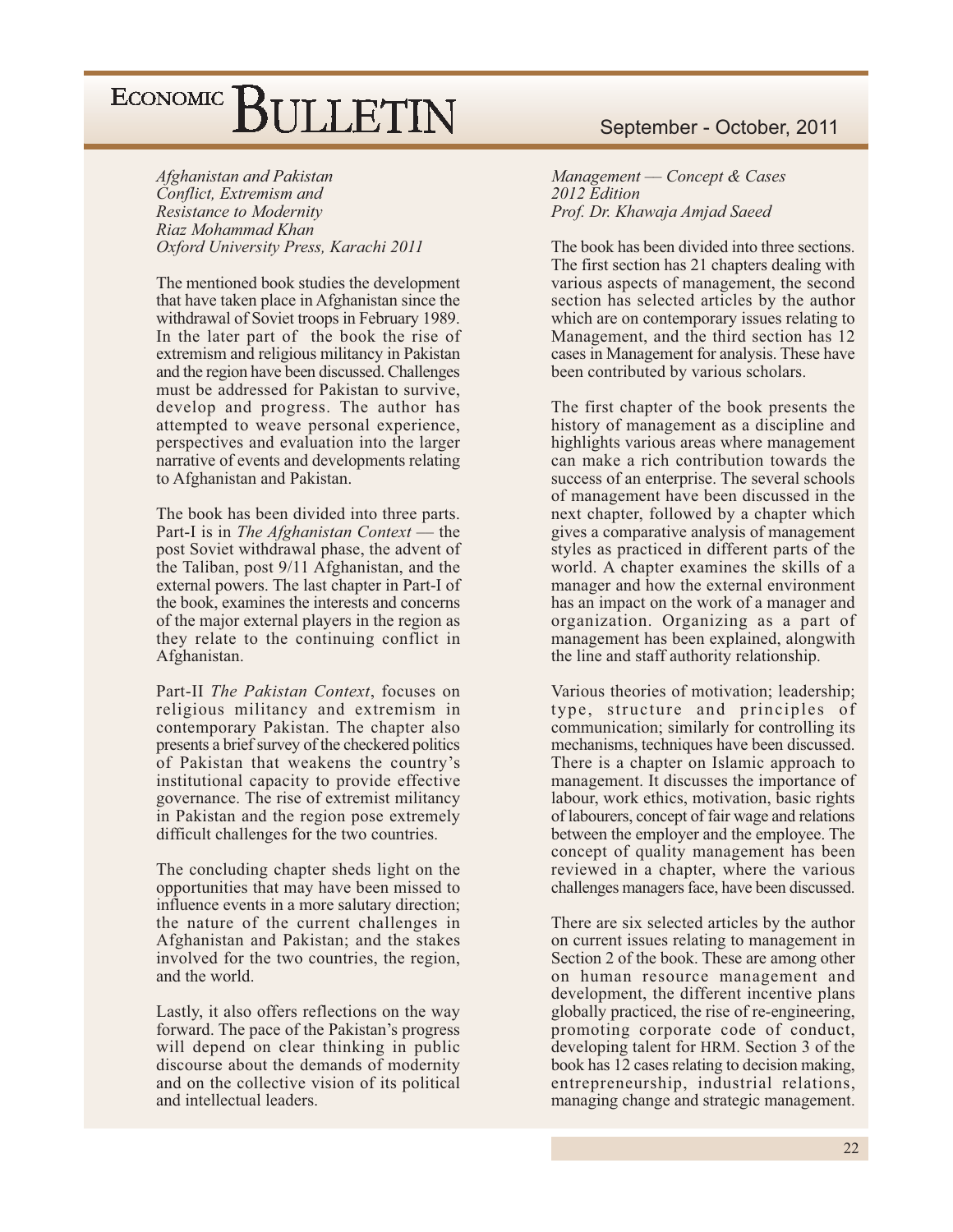#### September - October, 2011

### **Pakistan Economy – Key Economic Indicators**

| <b>Output and Prices</b><br>Rs.bn<br>6634<br>8831<br>13070<br>15403<br>GNP Size (MP)<br>7773<br>10452<br>6123<br>GDP Size (FC)<br>Rs.bn<br>7158<br>8235<br>9921<br>12110<br>14066<br>$\mathbb{S}$<br>990<br>Income Per Capita<br>724<br>823<br>904<br>1015<br>1073<br>Real Growth<br>$(\%)$<br><b>GNP</b><br>5.6<br>2.2<br>5.1<br>8.7<br>6.7<br>3.7<br>$\operatorname{GDP}$<br>5.8<br>6.8<br>1.7<br>3.8<br>9.0<br>3.7<br>Agriculture<br>6.3<br>4.1<br>1.0<br>4.0<br>0.6<br>6.5<br>Manufacturing<br>8.7<br>8.3<br>4.8<br>5.5<br>15.5<br>$-3.6$<br>Services Sector<br>8.5<br>6.5<br>7.0<br>6.0<br>1.7<br>2.9<br>$(\%)$<br><b>Prices</b><br><b>Consumer Price Inflation</b><br>9.3<br>7.9<br>7.8<br>12.0<br>20.8<br>11.7 | 18847<br>17107<br>1254<br>2.3<br>2.4<br>1.2<br>3.0<br>4.1<br>13.9<br>23.4<br>18.0<br>10.5<br>9.7 |
|-----------------------------------------------------------------------------------------------------------------------------------------------------------------------------------------------------------------------------------------------------------------------------------------------------------------------------------------------------------------------------------------------------------------------------------------------------------------------------------------------------------------------------------------------------------------------------------------------------------------------------------------------------------------------------------------------------------------------|--------------------------------------------------------------------------------------------------|
|                                                                                                                                                                                                                                                                                                                                                                                                                                                                                                                                                                                                                                                                                                                       |                                                                                                  |
|                                                                                                                                                                                                                                                                                                                                                                                                                                                                                                                                                                                                                                                                                                                       |                                                                                                  |
|                                                                                                                                                                                                                                                                                                                                                                                                                                                                                                                                                                                                                                                                                                                       |                                                                                                  |
|                                                                                                                                                                                                                                                                                                                                                                                                                                                                                                                                                                                                                                                                                                                       |                                                                                                  |
|                                                                                                                                                                                                                                                                                                                                                                                                                                                                                                                                                                                                                                                                                                                       |                                                                                                  |
|                                                                                                                                                                                                                                                                                                                                                                                                                                                                                                                                                                                                                                                                                                                       |                                                                                                  |
|                                                                                                                                                                                                                                                                                                                                                                                                                                                                                                                                                                                                                                                                                                                       |                                                                                                  |
|                                                                                                                                                                                                                                                                                                                                                                                                                                                                                                                                                                                                                                                                                                                       |                                                                                                  |
|                                                                                                                                                                                                                                                                                                                                                                                                                                                                                                                                                                                                                                                                                                                       |                                                                                                  |
|                                                                                                                                                                                                                                                                                                                                                                                                                                                                                                                                                                                                                                                                                                                       |                                                                                                  |
|                                                                                                                                                                                                                                                                                                                                                                                                                                                                                                                                                                                                                                                                                                                       |                                                                                                  |
|                                                                                                                                                                                                                                                                                                                                                                                                                                                                                                                                                                                                                                                                                                                       |                                                                                                  |
| 6.9<br>Wholesale Price Inflation<br>6.8<br>10.1<br>16.4<br>18.2<br>12.6                                                                                                                                                                                                                                                                                                                                                                                                                                                                                                                                                                                                                                               |                                                                                                  |
| Food Inflation CPI<br>6.9<br>23.7<br>12.5<br>12.5<br>10.3<br>17.6                                                                                                                                                                                                                                                                                                                                                                                                                                                                                                                                                                                                                                                     |                                                                                                  |
| Non Food Inflation CPI<br>8.6<br>6.0<br>7.9<br>18.4<br>11.1<br>7.1                                                                                                                                                                                                                                                                                                                                                                                                                                                                                                                                                                                                                                                    |                                                                                                  |
| Core Inflation <sup>†</sup><br>7.2<br>7.5<br>5.9<br>8.4<br>17.6<br>11.0                                                                                                                                                                                                                                                                                                                                                                                                                                                                                                                                                                                                                                               |                                                                                                  |
| <b>GDP</b> Deflator<br>20.0<br>7.0<br>10.5<br>7.7<br>16.2<br>11.9                                                                                                                                                                                                                                                                                                                                                                                                                                                                                                                                                                                                                                                     | $18.8*$                                                                                          |
| Gold Tezabi (Karachi)<br>8216<br>12619<br>16695<br>Rs./10 grams<br>10317<br>22195<br>29587                                                                                                                                                                                                                                                                                                                                                                                                                                                                                                                                                                                                                            | 39017*                                                                                           |
| Petrol Super<br>Rs/Ltr<br>40.74<br>55.12<br>56.00<br>57.83<br>67.68<br>67.56                                                                                                                                                                                                                                                                                                                                                                                                                                                                                                                                                                                                                                          | $73.16*$                                                                                         |
| Kerosene Oil<br>Rs/Ltr<br>29.11<br>36.19<br>39.09<br>43.44<br>66.79<br>72.65                                                                                                                                                                                                                                                                                                                                                                                                                                                                                                                                                                                                                                          | $82.12*$                                                                                         |
| Wheat Flour (Avg. Quality)<br>13.64<br>18.07<br>25.64<br>28.77<br>Rs/Kg<br>13.28<br>13.06                                                                                                                                                                                                                                                                                                                                                                                                                                                                                                                                                                                                                             | $29.73*$                                                                                         |
| <b>Savings and Investment</b><br>$%$ GDP                                                                                                                                                                                                                                                                                                                                                                                                                                                                                                                                                                                                                                                                              |                                                                                                  |
| National Savings<br>17.5<br>18.2<br>17.4<br>13.6<br>12.5<br>13.1                                                                                                                                                                                                                                                                                                                                                                                                                                                                                                                                                                                                                                                      | 13.8                                                                                             |
| 16.3<br>Domestic Savings<br>15.4<br>15.6<br>11.5<br>9.8<br>9.3                                                                                                                                                                                                                                                                                                                                                                                                                                                                                                                                                                                                                                                        | 9.5                                                                                              |
| Fixed Investment<br>20.5<br>20.9<br>20.5<br>16.6<br>13.8<br>17.5                                                                                                                                                                                                                                                                                                                                                                                                                                                                                                                                                                                                                                                      | 11.8                                                                                             |
| Public<br>4.3<br>4.8<br>5.6<br>5.4<br>4.3<br>3.6                                                                                                                                                                                                                                                                                                                                                                                                                                                                                                                                                                                                                                                                      | 3.3                                                                                              |
| Private<br>13.1<br>15.4<br>15.0<br>10.2<br>15.7<br>12.3                                                                                                                                                                                                                                                                                                                                                                                                                                                                                                                                                                                                                                                               | 8.5                                                                                              |
| <b>Public Finance</b>                                                                                                                                                                                                                                                                                                                                                                                                                                                                                                                                                                                                                                                                                                 |                                                                                                  |
| Revenue Receipts (Fed Govt)<br>$%$ GDP<br>14.2<br>14.5<br>13.8<br>14.9<br>14.6<br>14.0                                                                                                                                                                                                                                                                                                                                                                                                                                                                                                                                                                                                                                | 14.3                                                                                             |
| Tax Revenue<br>8.9<br>9.4<br>9.7<br>9.8<br>9.1<br>8.9<br>$%$ GDP                                                                                                                                                                                                                                                                                                                                                                                                                                                                                                                                                                                                                                                      | 9.2                                                                                              |
| <b>Total Expenditure</b><br>$%$ GDP<br>17.2<br>18.5<br>19.1<br>22.2<br>19.9<br>20.3                                                                                                                                                                                                                                                                                                                                                                                                                                                                                                                                                                                                                                   | 18.0                                                                                             |
| <b>Fiscal Deficit</b><br>$%$ GDP<br>3.3<br>4.3<br>4.3<br>7.6<br>5.3<br>6.3                                                                                                                                                                                                                                                                                                                                                                                                                                                                                                                                                                                                                                            | 4.0                                                                                              |
| 588.4<br>847.2<br>1007.2<br>1161.1<br>FBR Tax Collection (Fed Govt)<br>Rs.bn<br>713.4<br>1327.0                                                                                                                                                                                                                                                                                                                                                                                                                                                                                                                                                                                                                       | 1667.0                                                                                           |
| Direct Taxes<br>$%$ share<br>30.1<br>39.4<br>39.6<br>38.2<br>39.9<br>31.5                                                                                                                                                                                                                                                                                                                                                                                                                                                                                                                                                                                                                                             | 39.4                                                                                             |
| <b>Indirect Taxes</b><br>$%$ share<br>68.9<br>68.5<br>60.6<br>60.4<br>61.8<br>60.2                                                                                                                                                                                                                                                                                                                                                                                                                                                                                                                                                                                                                                    | 60.5                                                                                             |
| <b>Internal Debt Outstanding</b><br>Rs.bn<br>2178<br>2337<br>2610<br>3860<br>4654<br>3275                                                                                                                                                                                                                                                                                                                                                                                                                                                                                                                                                                                                                             | 5431                                                                                             |
| Funded Debt<br>% Internal Debt<br>59.8<br>62.3<br>64.0<br>68.8<br>67.1<br>68.7                                                                                                                                                                                                                                                                                                                                                                                                                                                                                                                                                                                                                                        | 64.2                                                                                             |
| Un-Funded Debt<br>40.1<br>% Internal Debt<br>37.7<br>36.0<br>31.2<br>32.9<br>31.3                                                                                                                                                                                                                                                                                                                                                                                                                                                                                                                                                                                                                                     | 35.8                                                                                             |
| <b>Monetary Sector</b>                                                                                                                                                                                                                                                                                                                                                                                                                                                                                                                                                                                                                                                                                                |                                                                                                  |
| Growth of Monetary Assets M2<br>$\%$<br>15.2<br>19.3<br>9.6<br>19.3<br>15.3<br>12.5                                                                                                                                                                                                                                                                                                                                                                                                                                                                                                                                                                                                                                   | 9.4                                                                                              |
| Currency in Circulation<br>740.4<br>840.2<br>982.3<br>1295.4<br>Rs.bn<br>665.9<br>1152.2                                                                                                                                                                                                                                                                                                                                                                                                                                                                                                                                                                                                                              | 1510.0                                                                                           |

*P Provisional* 

*M*inon-food non-energy  $\qquad$  \* July-March